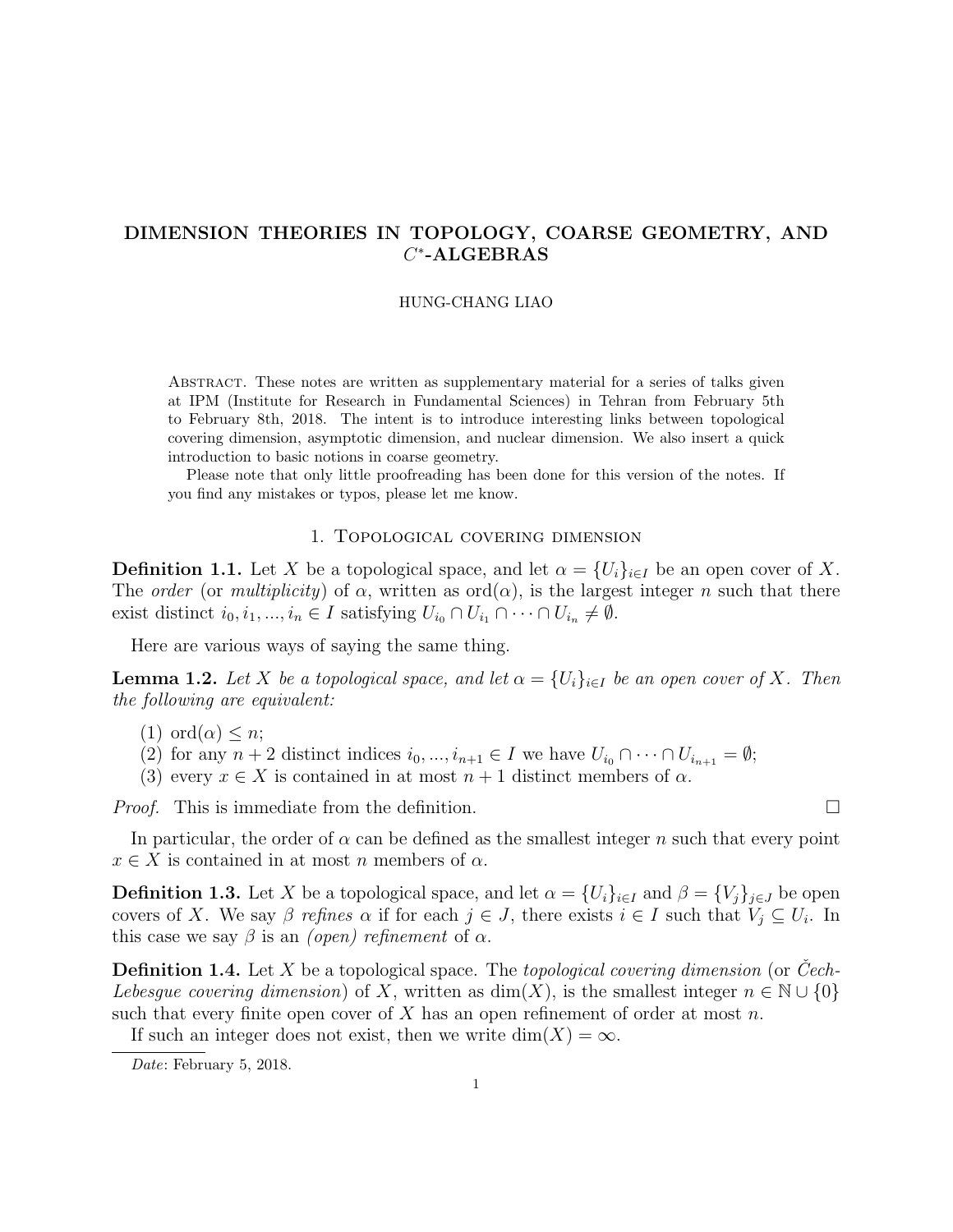*Remark* 1.5. The usual convention is that  $\dim(\emptyset) = -1$ .

Remark 1.6. Since the definition only involves open subsets, the covering dimension is invariant under homeomorphisms.

Suppose X is a topological space with  $\dim(X) \leq n$ . Let  $\alpha = \{U_i\}_{i \in I}$  be a finite open cover of X. Then by definition there exists an open refinement  $\beta := \{V_j\}_{j\in J}$  with  $\text{ord}(\beta) \leq n$ . By collecting sets which belong to the same  $U_i$ , we may assume that  $\beta$  has the form  $\beta = \{W_i\}_{i \in I}$ such that  $W_i \subseteq U_i$  for every  $i \in I$ . In particular, we may assume that  $\beta$  is a finite cover.

The next two proposition are straightforward. The proofs are left as exercises.

<span id="page-1-2"></span>**Proposition 1.7.** Let X be a topological space and let  $F \subseteq X$  be a closed subspace. Then  $\dim(F) \leq \dim(X)$ .

<span id="page-1-0"></span>**Proposition 1.8.** Let X be a topological space and let  $F_1, ..., F_n$  be closed subsets of X such that  $\bigcup_{k=1}^{n} F_k = X$ . Then we have  $\dim(X) = \max_{1 \leq k \leq n} \dim(F_k)$ .

Recall that a topological space X is normal if given any pair of closed subsets A and B of X, there exist disjoint open subsets U and V of X such that  $A \subseteq U$  and  $B \subseteq V$ . Examples of normal spaces include all metrizable spaces (in particular, all second countable locally compact Hausdorff spaces) and all compact Hausdorff spaces. For our purposes, the greatest advantage of working with normal spaces is that for every finite open cover we have a partition of unity.

**Definition 1.9.** Let X be a topological space, and let  $\alpha = \{U_1, ..., U_n\}$  be a finite open cover of X. A family of continuous functions  $h_i: X \to [0,1]$  for  $i = 1,2,...,n$  is called a partition of unity subordinate to  $\alpha$  if

- (1) The support of  $h_i$  is contained in  $U_i$  for each  $i = 1, 2, ..., n$ .
- (2)  $\sum_{i=1}^{n} h_i(x) = 1$  for each  $x \in X$ .

**Theorem 1.10.** [\[Mun00,](#page-21-0) Theorem 36.1] Let X be a normal space and let  $\alpha$  be a finite open cover of X. Then there exists a partition of unity subordinate to  $\alpha$ .

Using partition of unity we can give an alternative characterization of covering dimension for normal spaces. We will see that this motivates the definition of nuclear dimension for  $C^*$ -algebras.

**Definition 1.11.** Let X be a topological space and  $\beta = \{V_i\}_{i \in J}$  be an open cover of X. We say  $\beta$  is *n*-decomposable if there is a decomposition  $J = \bigsqcup_{i=0}^{n} J_i$  such that  $V_j \cap V_{j'} = \emptyset$ whenever j and j' belong to the same  $J_i$ .

<span id="page-1-1"></span>**Proposition 1.12.** [\[KW04,](#page-21-1) Proposition 1.5] Let X be a normal space. Then the following are equivalent:

- (i) dim $(X) \leq n$ ,
- (ii) every finite open cover of X has an n-decomposable finite open refinement.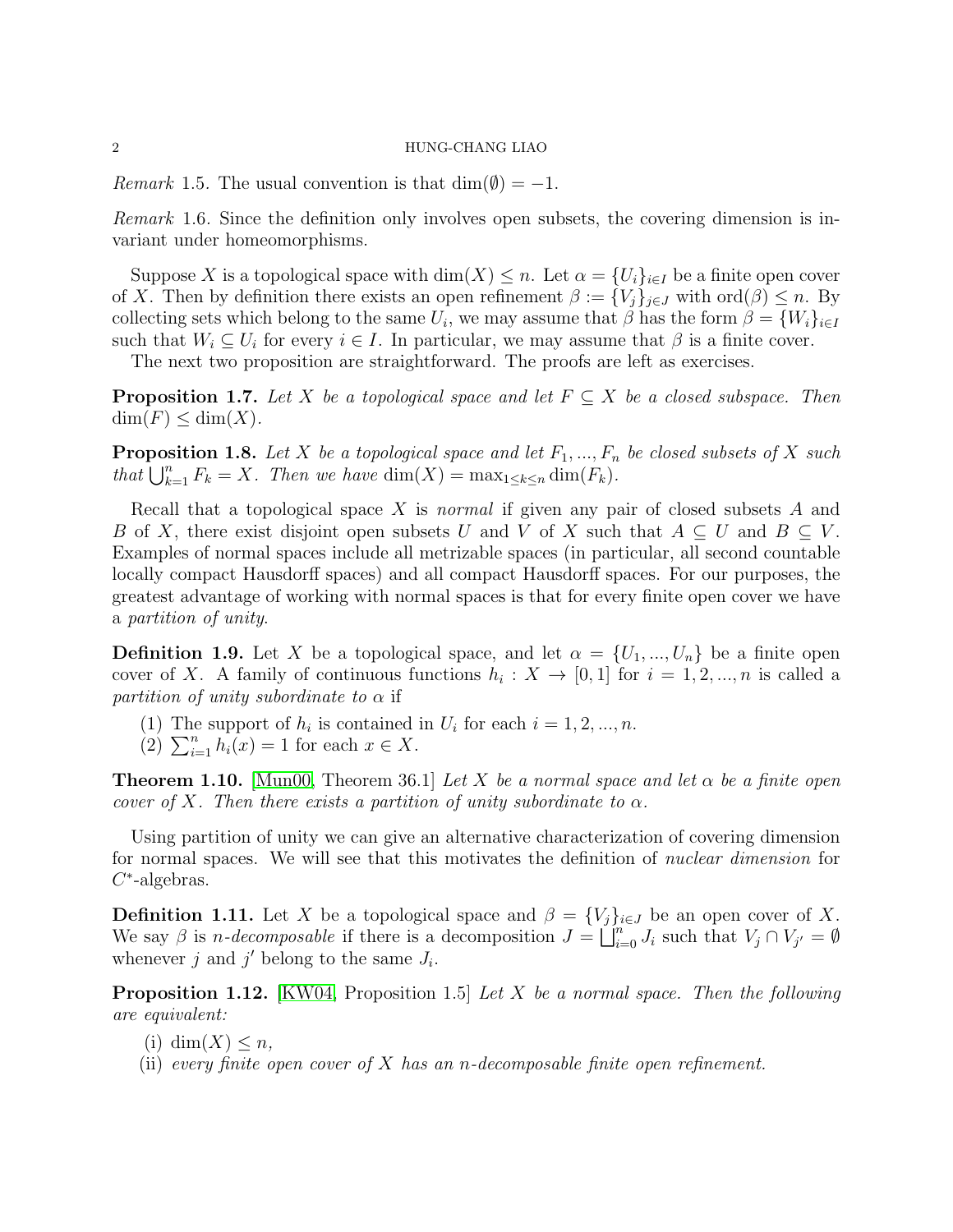Proof. (Sketch) It is clear that (ii) implies (i). The proof of the converse makes use of a standard simplicial complex technique, which we briefly outline here.

Given a finite open cover  $\alpha = \{U_i\}_{i\in I}$  of X, we can associate to  $\alpha$  a finite simplicial complex C (called the *nerve* of  $\alpha$ ) in the following way. The set of vertices of C is the index set I, and the simplices are the subsets  $J \subseteq I$  such that  $\bigcap_{i \in J} U_i \neq \emptyset$ . Observe that the dimension of C is equal to the order of  $\alpha$ . As  $\dim(X) \leq n$ , by passing to open refinement we may assume that the order of  $\alpha$  is at most n.

Let  $\{h_i\}_{i\in I}$  be a partition of unity subordinate to  $\alpha$ , and let  $|C| \subseteq \mathbb{R}^I$  be the geometric realization of C. Define the map  $f: X \to |C|$  by

$$
f(x) := \sum_{i \in I} h_i(x)e_i,
$$

where  $\{e_i\}_{i\in I}$  is the standard basis for  $\mathbb{R}^I$ . Let  $e_i$  be a vertex of  $|C|$  and let  $\text{St}(e_i)$  be the open star of C at  $e_i$ . Now the crucial observation is that the preimage  $f^{-1}(\text{St}(e_i))$  is contained in  $U_i$ for all  $i \in I$ . It is not hard to convince ourselves that  $\beta := \{St(e_i)\}_{i \in I}$  is an open cover of  $|C|$ and that  $\beta$  has an *n*-decomposable open refinement  $\gamma$  (one can obtain  $\gamma$  systematically using barycentric division). Now the pullback of  $\gamma$  along f would be a desired n-decomposable open refinement of  $\alpha$ .

Meanwhile, normality also gives us a countable version of Proposition [1.8.](#page-1-0)

**Theorem 1.13.** [\[Pea75,](#page-21-2) Theorem 3.2.5] Let X be a normal space and let  ${F_n}_{n\in\mathbb{N}}$  be a sequence of closed subsets of X such that  $X = \bigcup_{k \in \mathbb{N}} F_k$ . Then we have  $\dim(X) =$  $\sup_{k\in\mathbb{N}}\dim(F_k).$ 

**Theorem 1.14** (Lebesgue). For any  $n \in \mathbb{N}$  we have  $\dim([0,1]^n) = n$ .

*Proof.* It is not hard to show that  $\dim([0,1]^n) \leq n$ . In fact, for compact metrizable spaces one has the product formula:  $\dim(X \times Y) \leq \dim(X) + \dim(Y)$  (see, for example, [\[BD08,](#page-21-3) Theorem 5]). The reverse inequality can be deduced from the Lebesgue covering theorem (see  $|HW41,$  Theorem IV.2]).

**Corollary 1.15.** For any  $n \in N$  we have  $\dim(\mathbb{R}^n) = n$ . In particular,  $\mathbb{R}^n$  and  $\mathbb{R}^m$  are homeomorphic if and only if  $n = m$ .

*Proof.* This follows from the previous result and the countable sum theorem.  $\Box$ 

Remark 1.16. The previous corollary can also be obtained using methods from algebraic topology. For example see the online notes [\[Sch12\]](#page-21-5).

**Definition 1.17** (Winter). Let A and B be C<sup>\*</sup>-algebras, and let  $\varphi : A \to B$  be a completely positive (c.p.) map. We say  $\varphi$  has *order zero* if for all  $a, b \in A_+$  we have that  $ab = 0$  implies  $\varphi(a)\varphi(b) = 0.$ 

The following structure theorem for order zero maps should be compared to Stinespring's theorem for c.p. maps. Roughly, it says that order zero maps are nothing but compression of ∗-homomorphisms by a positive element in the commutant.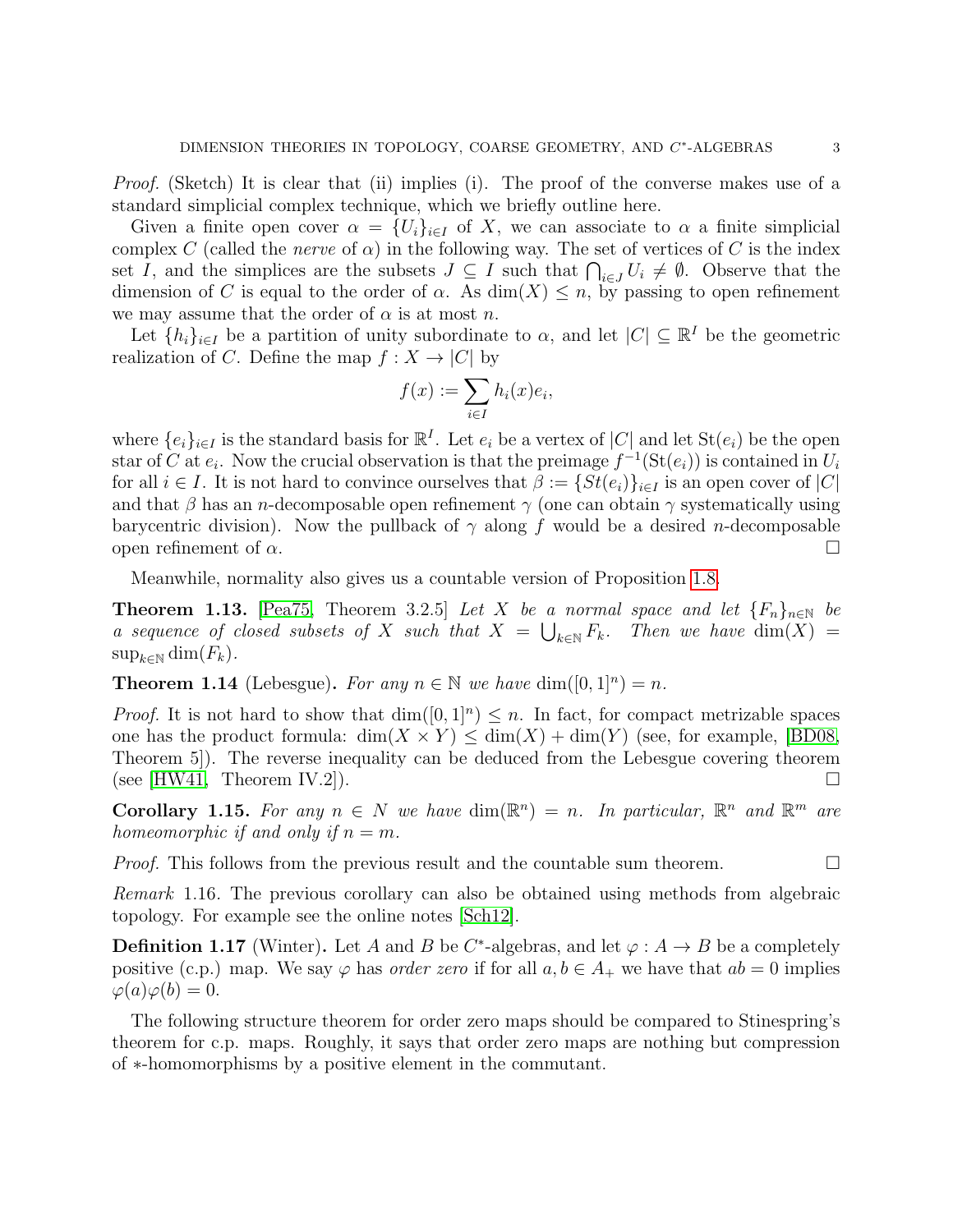**Theorem 1.18.** [\[WZ09,](#page-21-6) Theorem 3.3] Let A, B be C<sup>\*</sup>-algebras and  $\varphi : A \to B$  a c.p. order zero map. Set  $C := C^*(\varphi(A)) \subseteq B$ .

Then there exists a positive element  $h \in \mathcal{M}(C) \cap C'$  with  $||h|| = ||\varphi||$  and a  $*$ -homomorphism  $\pi_{\varphi}: A \to \mathcal{M}(C) \cap \{h\}'$  such that

$$
\pi_{\varphi}(a)h = h\pi_{\varphi}(A) = \varphi(a)
$$

for all  $a \in A$ .

If A is unital, then  $h = \varphi(1_A) \in C$ .

**Definition 1.19** (Winter-Zacharias). Let A be a  $C^*$ -algebra. The nuclear dimension of A, written as  $\dim_{\text{nuc}}(A)$ , is the smallest integer  $n \in \mathbb{N} \cup \{0\}$  such that the following holds.

For every finite subset  $F \subseteq A$  and  $\varepsilon > 0$ , there exist a finite-dimensional C<sup>\*</sup>-algebra F, a c.p.c. map  $\psi: A \to F$ , and a c.p. map  $\varphi: F \to A$  such that

- (1)  $\|\varphi\psi(a) a\| < \varepsilon$  for every  $a \in F$ .
- (2) F decomposes into  $F = F^{(0)} \oplus \cdots \oplus F^{(n)}$  such that  $\varphi^{(i)} := \varphi|_{F^{(i)}}$  is c.p.c. order zero for each  $i = 0, 1, ..., d$ .

The following proposition, at least in the case that the space is second countable, is essentially contained in [\[Win03,](#page-21-7) Proposition 2.5]. A proof is included here only for the reader's convenience.

**Proposition 1.20.** Let X be a locally compact Hausdorff normal space. Then we have  $\dim_{\text{nuc}}(C_0(X)) \leq \dim(X).$ 

*Proof.* Let  $n = \dim(X) < \infty$ . Fix a finite subset  $F \subseteq C_0(X)$  and  $\varepsilon > 0$ . Let  $K \subseteq X$  be a compact subset such that  $|f(x)| < \frac{\varepsilon}{2}$  $\frac{\varepsilon}{2}$  for all  $f \in F$  and  $x \in X \setminus K$ . Using compactness of K, we can find a finite open cover  $\alpha = \{U_1, ..., U_r\}$  of X such that  $|f(x) - f(y)| < \varepsilon$  for all  $f \in F$  and all  $x, y$  in the same  $U_i$ . Since  $\dim(X) = n$  and X is normal, by Proposition [1.12](#page-1-1) there exists an *n*-decomposable open refinement  $\beta = \{V_1, ..., V_s\}$  of  $\alpha$ . In other words, we have a decomposition  $\beta = \mathcal{V}^{(0)} \cup \cdots \cup \mathcal{V}^{(n)}$  such that each  $\mathcal{V}^{(i)}$  consists of disjoint members.

Since X is normal, there exists a partition of unity  $\{h_j\}_{j=1}^s$  subordinate to the open cover β. For each  $j = 1, ..., s$  choose a point  $x_j$  in  $V_j$ . Define

$$
F := \mathbb{C}^s;
$$
  
\n
$$
\psi : C_0(X) \to F, \qquad \psi(f) := (f(x_1), ..., f(x_s);
$$
  
\n
$$
\varphi : F \to C_0(X), \qquad \varphi(\lambda_1, ..., \lambda_s) := \sum_{j=1}^s \lambda_j h_j.
$$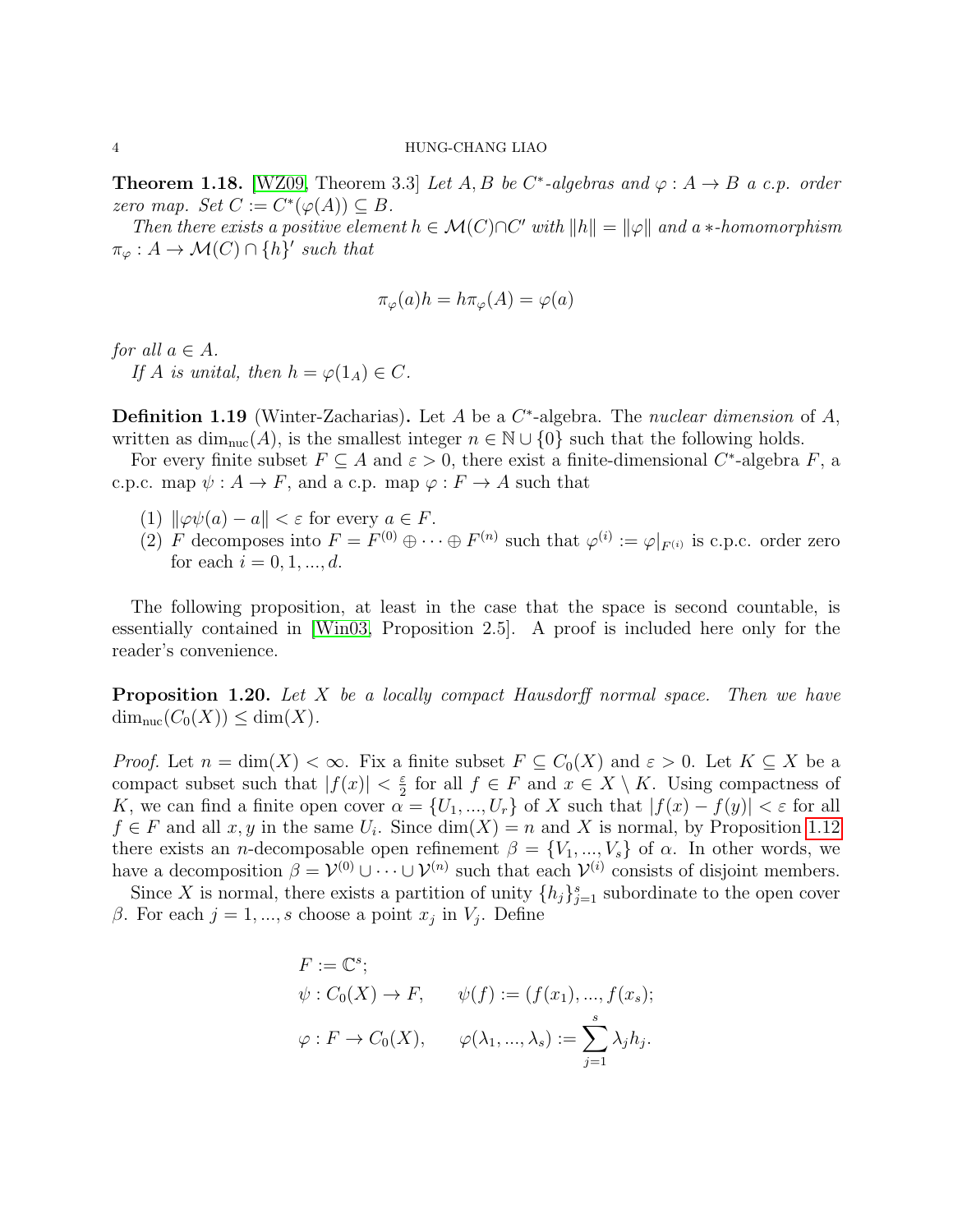It is clear that  $\psi$  is a  $\ast$ -homomorphism (hence a c.p.c. map). One can directly check that  $\varphi$ is c.p.c. as well. For every  $f \in F$  and  $x \in X$  we have

$$
|\varphi\psi(f)(x) - f(x)| = \left| \sum_{j=1}^{s} f(x_j)h_j(x) - \sum_{j=1}^{s} f(x)h_j(x) \right|
$$
  

$$
\leq \sum_{j=1}^{s} |f(x_j) - f(x)|h_j(x) < \varepsilon.
$$

Therefore  $\|\varphi\psi(f) - f\| < \varepsilon$  for all  $f \in F$ . Finally, observe that the map  $(\lambda_1, ..., \lambda_m) \mapsto$ <br> $\sum_{k=1}^m \lambda_k$  has order zero if the functions  $\lambda_k$  have disjoint supports. It follows that is  $\sum_{j=1}^{m} \lambda_j h_j$  has order zero if the functions  $h_1, ..., h_m$  have disjoint supports. It follows that  $\varphi$ can be decomposed into  $(n + 1)$ -order zero maps. This completes the proof.

The next theorem is also due to Winter, though it is not easy to find a direct proof in the literature. Therefore we supply a complete proof here.

**Theorem 1.21** (Winter). Let X be a compact Hausdorff space. Then we have  $\dim_{\text{nuc}}(C(X)) \ge$  $dim(X)$ .

*Proof.* For notational convenience let us write  $A = C(X)$ . Let  $n = \dim_{nuc}(A) < \infty$ . Given a finite open cover  $\alpha=\{U_1,...,U_r\}$  of  $X,$  we need to find an open refinement  $\beta=\mathcal{V}^{(0)}\cup\cdots\cup\mathcal{V}^{(n)}$ of  $\alpha$  such that each  $\mathcal{V}^{(i)}$  consists of disjoint members. Since X is normal, there exists a partition of unity  $\{h_k\}_{k=1}^r$  subordinate to the open cover  $\alpha$ . We define the constants

$$
C := \frac{1}{4(n+1)}, \qquad \varepsilon := \frac{C}{16r(n+1)} = \frac{1}{64r(n+1)^2}.
$$

By definition of nuclear dimension, we can find a c.p. approximation



for  $\{h_1, ..., h_r, 1_A\}$  within  $\varepsilon$  in the way that  $\psi$  is c.p.c. and each  $\varphi^{(i)} = \varphi|_{F^{(i)}}$  is c.p.c. order zero. Note that we have

$$
\frac{1}{2} \le ||1_A|| - \varepsilon \le ||\varphi \psi(1_A)|| \le ||\varphi|| ||\psi(1_A)|| \le (n+1) ||\psi(1_A)||.
$$

Hence  $\|\psi(1_A)\| \geq \frac{1}{2(n+1)}$ .

Since  $A$  is abelian, each matrix direct summand of  $F$  is necessarily one-dimensional For each  $i = 0, 1, ..., n$ , write  $F^{(i)} = \mathbb{C} \oplus \cdots \oplus \mathbb{C}$  ( $k_i$  copies) and let  $\{e_j^{(i)}\}$  $\{e^{(i)}\}_{j=1}^{k_i}$  be the minimal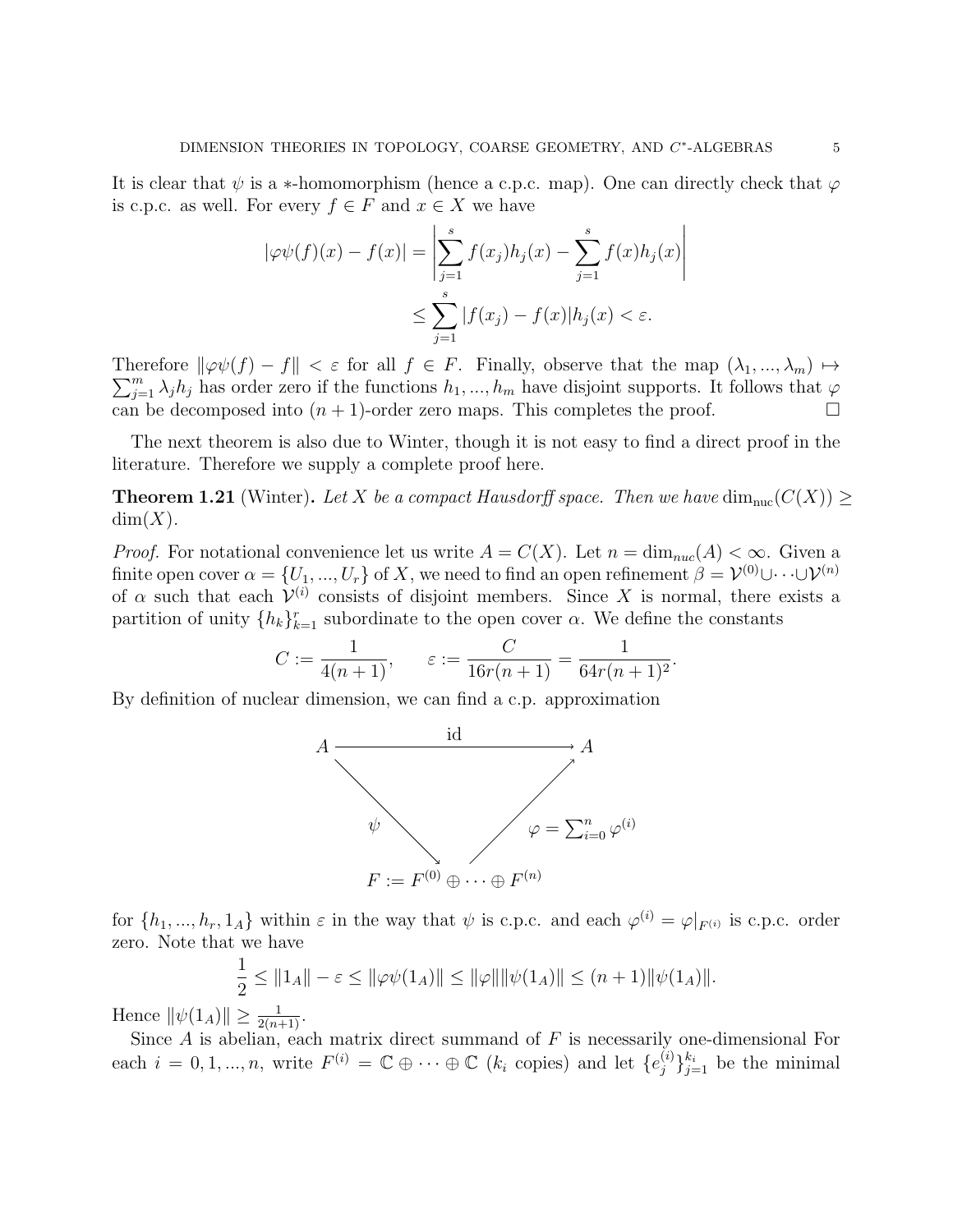projections in  $F^{(i)}$ . For each element T in F we write  $T(i, j)$  for the cut down of T by  $e_i^{(i)}$ j (note that  $T(i, j)$  is a complex number). Define the index set

$$
I := \left\{ (i, j) : i \in \{0, ..., n\}, j \in \{1, ..., k_i\}, \psi(1_A)(i, j) \ge \frac{1}{4(n + 1)} \right\}.
$$

Roughly speaking I consists of the places where  $\psi(1_A)$  is "large". Note that I is nonempty by our lower bound estimate of  $\|\psi(1_A)\|$  above. For each pair  $(i, j) \in I$ , define

$$
V_j^{(i)} := \varphi(e_j^{(i)})^{-1} \left( (C, +\infty) \right)
$$

and for each  $i = 0, 1, ..., n$  let

$$
\mathcal{V}^{(i)} := \bigcup_{j:(i,j)\in I} V_j^{(i)}.
$$

We claim that  $\beta = {\mathcal{V}}^{(0)}, ..., {\mathcal{V}}^{(n)}$  is a desired open refinement of  $\alpha$ .

First of all, it is clear that each  $\mathcal{V}^{(i)}$  consists of disjoint members since each  $\varphi^{(i)}$  is order zero and  $\{e_i^{(i)}\}$  $\{f_j^{(i)}\}_j$  are mutually orthogonal. We show that  $\beta$  is indeed a cover of X. Write

$$
q := \sum_{(i,j)\in I} e_j^{(i)}.
$$

Then by construction we have

$$
\|\psi(1_A) - q\psi(1_A)\| \le \frac{1}{4(n+1)}.
$$

Therefore we have

$$
\|\varphi\psi(1_A) - \varphi(q\psi(1_A))\| \le \|\varphi\| \|\psi(1_A) - q\psi(1_A)\|
$$
  

$$
\le (n+1) \cdot \frac{1}{4(n+1)}
$$
  

$$
= \frac{1}{4}.
$$

It follows that

$$
\sum_{(i,j)\in I} \varphi(e_j^{(i)}) = \varphi(q) \ge \varphi(q\psi(1_A))
$$
  
\n
$$
\ge \varphi\psi(1_A) - \frac{1}{4}1_A
$$
  
\n
$$
\ge 1_A - \left(\varepsilon + \frac{1}{4}\right)1_A
$$
  
\n
$$
\ge \frac{1}{2}1_A.
$$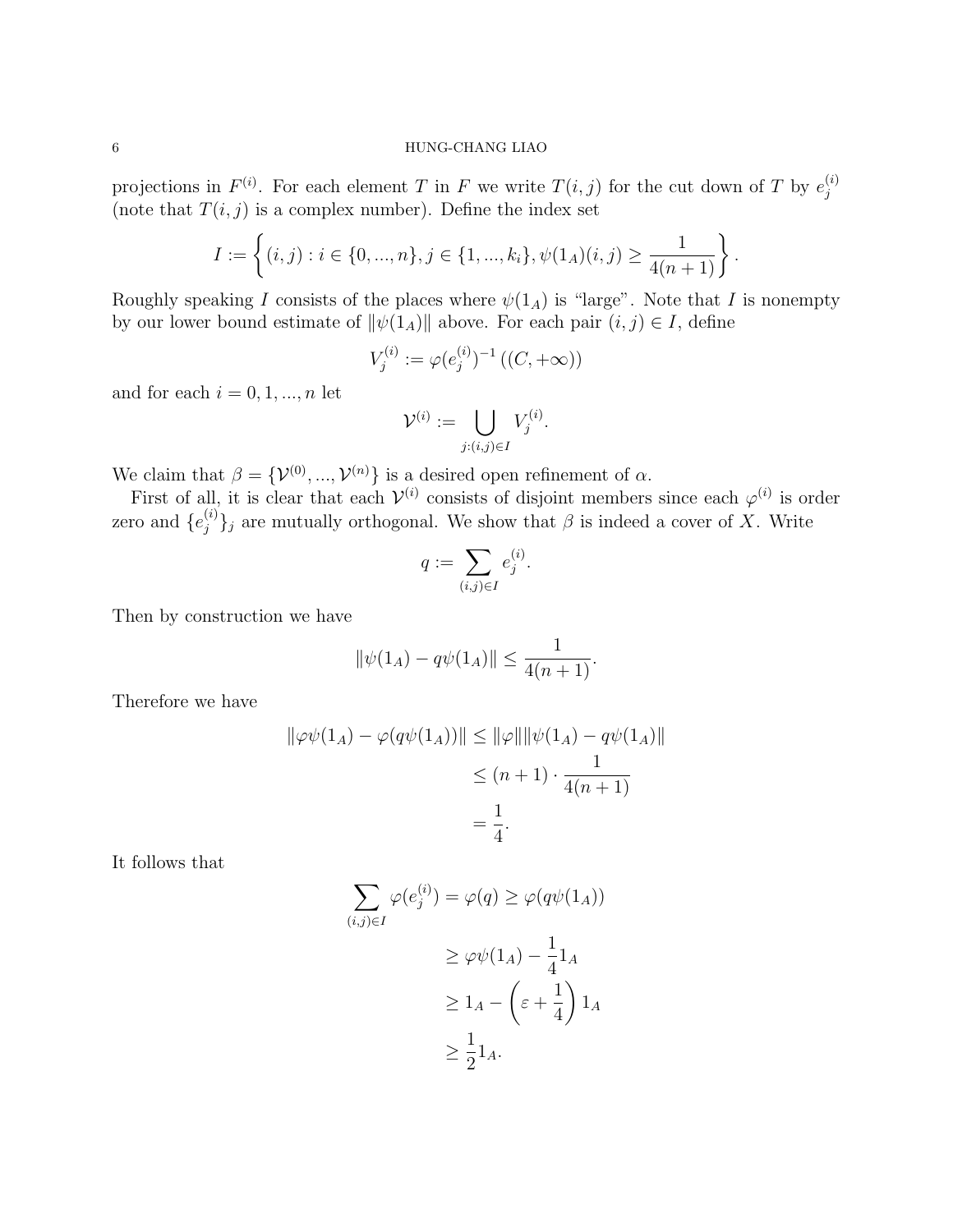Since for each  $i = 0, 1, ..., n$  the functions  $\{\varphi(e_i^{(i)})\}$  $\{y^{(i)}_j\}_j$  have disjoint supports, for every  $x \in X$ there exists a pair  $(i, j) \in I$  such that

$$
\varphi(e_j^{(i)})
$$
 $(x) \ge \frac{1}{2(n+1)} > C.$ 

This shows that  $\beta = {\mathcal{V}}^{(0)},...,{\mathcal{V}}^{(n)}$  is a cover of X.

It remains to show that  $\beta$  refines  $\alpha$ . By construction we have

$$
\frac{1}{4(n+1)} \sum_{(i,j)\in I} e_j^{(i)} \le \psi(1_A) \sum_{(i,j)\in I} e_j^{(i)} = \sum_{(i,j)\in I} e_j^{(i)} \left(\sum_{k=1}^r \psi(h_k)\right).
$$

Therefore for each pair  $(i, j) \in I$  there is some  $k \in \{1, ..., r\}$  such that  $\frac{1}{4r(n+1)} \leq \psi(h_k)(i, j)$ . Now fix  $(i, j) \in I$  and choose k as above. For every  $x \in V_j^{(i)}$  we have

$$
C < \varphi(e_j^{(i)})(x) \le 4r(n+1)\varphi\psi(h_k)(x) \approx_{4r(n+1)\varepsilon} 4r(n+1)h_k(x).
$$

By our choices of C and  $\varepsilon$  we have

$$
4r(n + 1)\varepsilon = 4r(n + 1) \cdot \frac{C}{16r(n + 1)} = \frac{C}{2} < C.
$$

Therefore  $h_k(x) > 0$ . This shows that  $V_i^{(i)}$  $U_j^{(i)}$  is completely contained in  $U_k$ , and it follows that  $\beta$  is a refinement of  $\alpha$ .

Corollary 1.22. Let X be a locally compact Hausdorff and  $\sigma$ -compact space. Then we have  $\dim_{\text{nuc}}(C_0(X)) = \dim(X).$ 

*Proof.* Since every locally compact Hausdorff and  $\sigma$ -compact space is normal (see Munkres Theorem 41.1 and Theorem 41.5), we have  $\dim_{\text{nuc}}(C_0(X)) \leq \dim(X)$ . For the reverse inequality, write  $X = \bigcup_{n \in \mathbb{N}} K_n$  as a countable union of compact subsets. By the countable union theorem we have  $\dim(X) = \sup_{n \in \mathbb{N}} \dim(K_n)$ . Now each  $K_n$  is compact Hausdorff, so by the previous theorem we have  $\dim(K_n) = \dim_{\text{nuc}}(C(K_n))$  for all  $n \in \mathbb{N}$ . As  $K_n$  is closed in X, we can identify  $C(K_n)$  as a quotient of  $C_0(X)$ . By [Winter-Zacharias Proposition 2.3] we have  $\dim_{\text{nuc}}(C(K_n)) \leq \dim_{\text{nuc}}(C_0(X))$ . Combining, we obtain

$$
\dim(X) = \sup_{n \in \mathbb{N}} K_n \le \sup_{n \in \mathbb{N}} \dim_{\text{nuc}}(C(K_n)) \le \dim_{\text{nuc}}(C_0(X)).
$$

This completes the proof.

*Remark* 1.23. Let X be a locally compact Hausdorff space. Note that if X is second countable, then X is necessarily  $\sigma$ -compact. The converse is false since a compact Hausdorff space does not have to be second countable.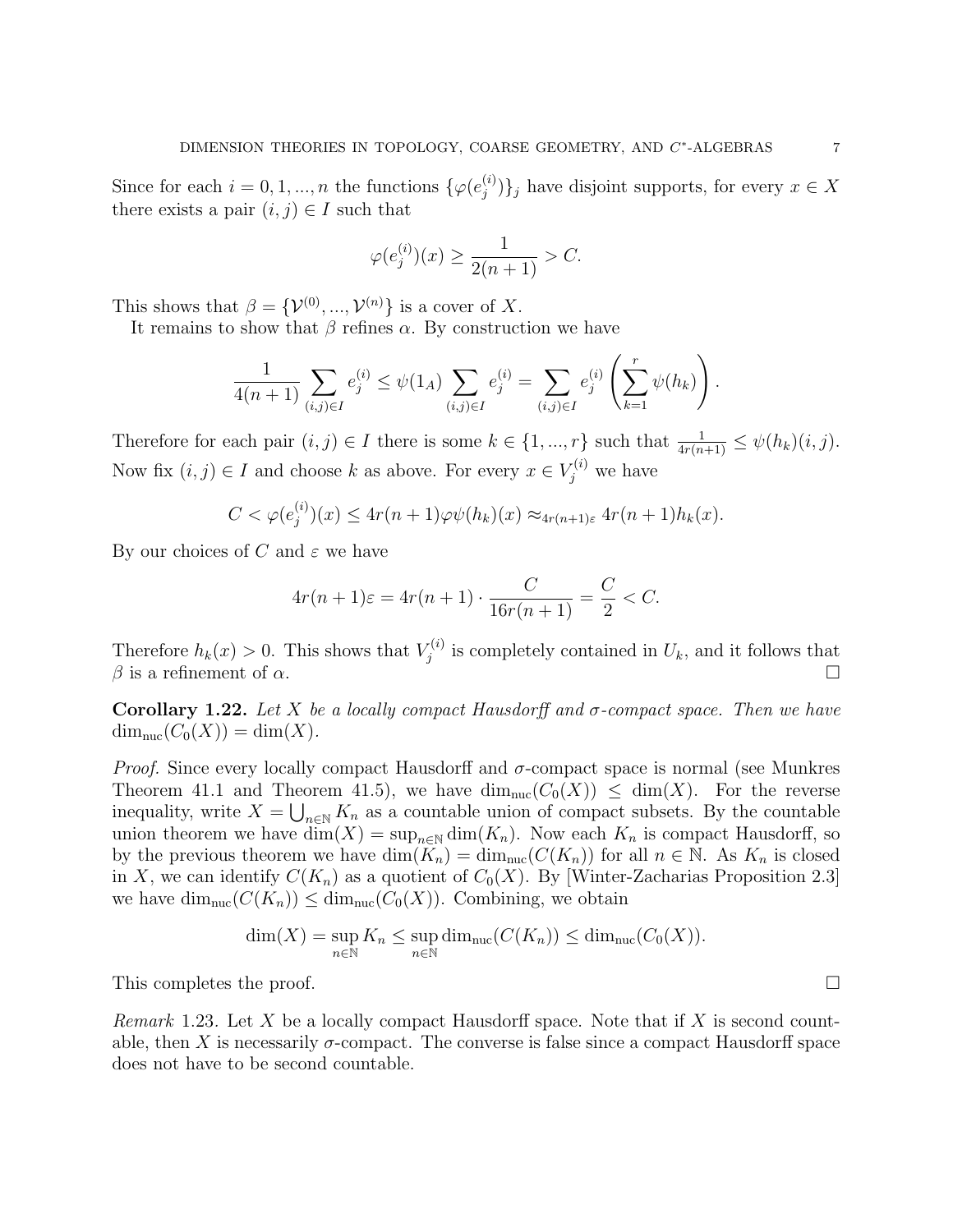## **EXERCISES**

## Exercise 1.1. Prove Proposition [1.7.](#page-1-2)

Exercise 1.2. Prove Proposition [1.8](#page-1-0) (note that by induction, it suffices to prove the case  $X = F_1 \cup F_2$ .

**Exercise 1.3.** Show that  $\dim([0, 1]) = 1$  using the definition. (Hint: one way to show that  $\dim([0,1]) \leq 1$  is to make use of Lebesgue numbers)

**Exercise 1.4.** Let X be a Hausdorff space. Show that if  $dim(X) = 0$  then X is totally disconnected. (Remark: the converse is also true if we further assume that  $X$  is compact)

**Exercise 1.5.** Let A be an abelian  $C^*$ -algebra and  $\varphi: M_n(\mathbb{C}) \to A$  be a nonzero c.p. order zero map. Show that we must have  $n = 1$ . (Hint: Use the structure theorem for order zero maps)

## 2. Asymptotic dimension and coarse geometry

Asymptotic dimension was first introduced by Gromov [\[Gro93\]](#page-21-8). Soon after Yu showed that finitely generated groups with finite asymptotic dimension satisfies the Novikov conjecture [\[Yu98\]](#page-21-9). Since then asymptotic dimension, and more generally large-scale geometric methods, has found many applications in geometry and topology of manifolds.

Asymptotic dimension is a large-scale analogue of the covering dimension. The intuition is the following: when we look at the set  $\mathbb{Z}^n$  from far away, the distances between points become very small and the entire  $\mathbb{Z}^n$  looks like  $\mathbb{R}^n$ . Therefore  $\mathbb{Z}^n$  should have large-scale covering dimension n.

**Definition 2.1.** Let  $\mathcal{U} = \{U_i\}_{i \in I}$  be a (not necessarily open) cover of a metric space, and let  $R > 0$ . The R-multiplicity of U is the smallest integer  $n \in \mathbb{N} \cup \{0\}$  such that for every  $x \in X$ , the ball  $B(x, R)$  intersects at most  $n+1$  members of U.

We say that a cover  $\mathcal{U} = \{U_i\}_{i \in I}$  of a metric space is uniformly bounded if we have  $\sup_{i\in I}$  diam $(U_i) < \infty$ .

**Definition 2.2** (Gromov). Let X be a metric space. The *asymptotic dimension* of X, written as asdim(X), is the smallest integer  $n \in \mathbb{N} \cup \{0\}$  such that for every  $R > 0$  there exists a uniformly bounded cover  $\mathcal{U} = \{U_i\}_{i \in I}$  with R-multiplicity at most n.

If such an integer does not exist, then we write asdim $(X) = \infty$ .

**Example 2.3.** Let  $X = \{\pm n^2 : n \in \mathbb{N}\}$  equipped with the usual metric. Then asdim $(X) = 0$ .

**Example 2.4.** We have asdim $(\mathbb{Z})$  < 1.

**Proposition 2.5.** Let X be a metric space and let  $Y \subseteq X$  be a subspace. Then asdim $(Y) \leq$  $asdim(X)$ .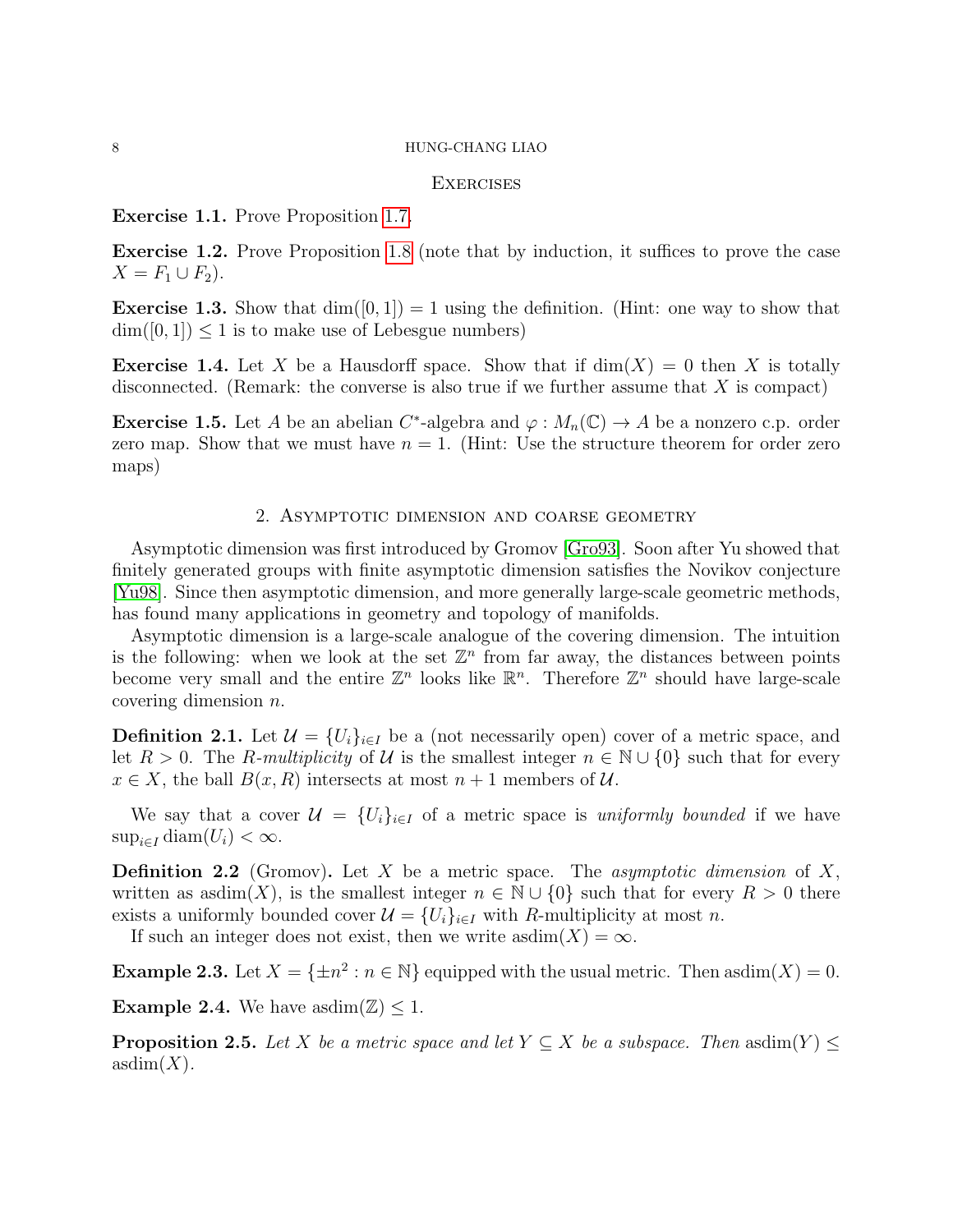*Proof.* When asdim $(X) = \infty$  there is nothing to prove. Therefore assume asdim $(X) = n$ ∞. Given  $R > 0$ , there exists a cover  $\mathcal{U} = \{U_i\}_{i \in I}$  of X such that U has R-multiplicity n. For each  $i \in I$  define  $V_i := U_i \cap Y$  and consider the cover  $\mathcal{V} = \{V_i\}_{i \in I}$  of Y. Since a ball  $B_Y(x, R)$  in Y is precisely the intersection  $B_X(x, R) \cap Y$ , the R-multiplicity of V is smaller than the R-multiplicity of X.

We mentioned that since  $\mathbb{Z}^n$  looks like  $\mathbb{R}^n$  when viewed from far away, the asymptotic dimension of  $\mathbb{Z}^n$  should be equal to n. As in the topological case, the difficult part is to find the lower bound. However, a short proof can be given if we assume the knowledge  $\dim([0,1]^n) = n$ . Here we only sketch the idea. Full details can be found in [\[NY12,](#page-21-10) Example 2.2.6].

# **Theorem 2.6.** For any  $n \in \mathbb{N}$  we have asdim $(\mathbb{Z}^n) = n$ .

*Proof.* (Sketch) We only show that asdim $(\mathbb{Z}^n) \geq n$ . For the sake of contradiction, assume that asdim $(\mathbb{Z}^n) \leq n-1$ . Set  $R = 5$  and find a uniformly bounded cover U of  $\mathbb{Z}^n$  with R-multiplicity  $n-1$ . Consider the floor map  $\lvert \cdot \rvert^n : \mathbb{R}^n \to \mathbb{Z}^n$  defined by

$$
[(x_1, ..., x_n)]^n := ([x_1], ..., [x_n]).
$$

The pullback of U along  $\lfloor \cdot \rfloor^n$  forms a uniformly bounded cover V of  $\mathbb{R}^n$  with order  $n-1$ . By taking a small open neighborhood for each member of  $V$ , we obtain a uniformly bounded open cover  $\beta$  of  $\mathbb{R}^n$  with order  $n-1$ .

Now let  $\alpha$  be a finite open cover of  $[0,1]^n$ . Since  $[0,1]^n$  is compact, there exists a Lebesgue number  $\delta > 0$  for  $\alpha$ . Since the open cover  $\beta$  is uniformly bounded, we can re-scale  $\beta$  so that all members of  $\beta$  have diameters less than  $\delta$ . In this way the restriction of  $\beta$  to  $[0,1]^n$  is an open refinement of  $\alpha$  with order  $n-1$ . Since  $\alpha$  is arbitrary, we conclude that  $\dim([0,1]^n) \leq n-1$ , a contradiction.

Remark 2.7. Like in the topological case, this result can also be obtained using homological methods. See, for example, [\[Roe03,](#page-21-11) Section 9.2].

Recall that for normal spaces, the covering dimension can be characterized using ndecomposable covers (see Proposition [1.12\)](#page-1-1). We have a similar characterization for asymptotic dimension.

**Definition 2.8.** Let  $\mathcal{U} = \{U_i\}_{i \in I}$  be a family of subsets of a metric space X, and let  $R > 0$ . We say U is R-disjoint if  $d(U_i, U_{i'}) \ge R$  whenever i and i' are distinct indices in I.

**Proposition 2.9.** [\[BD08,](#page-21-3) Theorem 19] Let X be a metric space. Then the following are equivalent:

- (1) asdim $(X) \leq n$ ;
- (2) for every  $R > 0$  there exist families  $\mathcal{U}^{(0)},...,\mathcal{U}^{(n)}$  of subsets of X which together form a uniformly bounded covering of X, and each  $\mathcal{U}^{(i)}$  is R-disjoint.

*Proof.* (sketch) We only look at the implication  $(1) \implies (2)$ , as the converse is obvious. The proof is very similar to the one we saw in Proposition [1.12.](#page-1-1)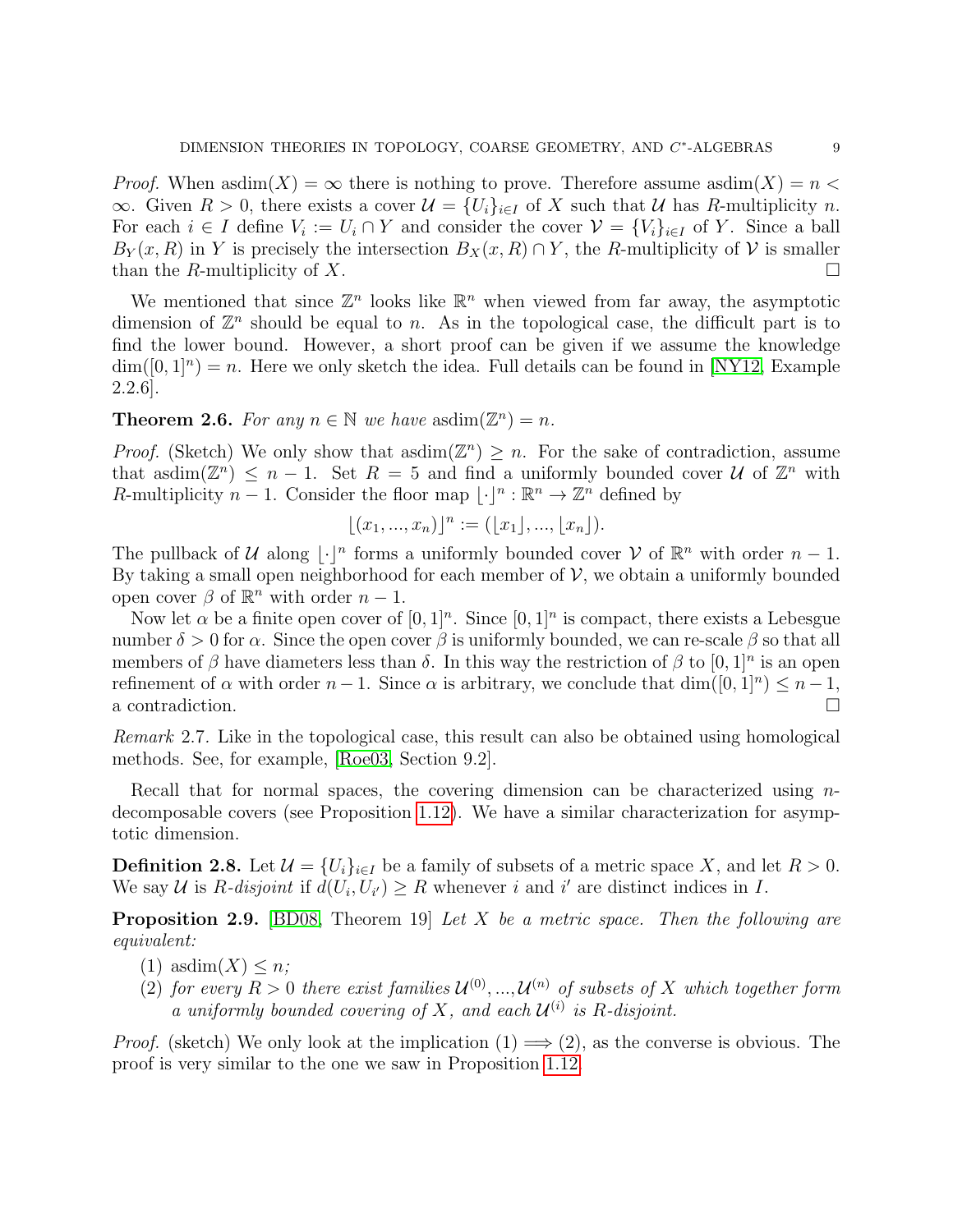Let  $R > 0$  be given, and let  $R' > 0$  be a constant (depending on R) to be determined later. By definition of asymptotic dimension there exists a uniformly bounded cover  $\mathcal{U} = \{U_i\}_{i\in I}$ of X with  $(5R')$ -multiplicity at most n. For each  $i \in I$ , let  $V_i$  be the  $(2R')$ -neighborhood of  $U_i$ . Then  $\mathcal{V} = \{V\}_{i \in I}$  is a uniformly bounded cover of X with order at most n. Observe that V has a Lebesgue number  $\delta$  greater than  $R'$ .

For each  $i \in I$ , define a function  $\varphi_i : X \to \mathbb{R}$  by

$$
\varphi_i(x) := \frac{d(x, X \setminus V_i)}{\sum_{j \in I} d(x, X \setminus V_j)}.
$$

Note that the sum in the denominator is finite since each x belongs to at most  $n+1$  distinct members. It is straightforward to check that  $\{\varphi_i\}_{i\in I}$  is a partition of unity for X subordinate to the cover V. A more involved computation shows that each  $\varphi_i$  is  $\left(\frac{2n+3}{B'}\right)$  $\frac{n+3}{R'}$ )-Lipschitz (the Lebesgue number plays a role here; see [\[NY12,](#page-21-10) Lemma 4.3.5]).

Let C be the nerve of the cover  $\mathcal V$ . Then C is a simplicial complex with dimension at most n. Let  $|C|$  be the geometric realization of C (the complex C may have infinitely many vertices, but we can still realize it in  $\ell^2(I)$ ). Define  $\varphi : X \to |C|$  by

$$
\varphi(x) := \sum_{i \in I} \varphi_i(x) \delta_i,
$$

where  $\{\delta_i\}_{i\in I}$  is the standard orthonormal basis for  $\ell^2(I)$ . Since V is uniformly bounded, the map  $\varphi$  is uniformly cobounded, meaning that  $\sup_{y \in |C|} \text{diam}(\varphi^{-1}(B(y,r))) < \infty$  for all  $r > 0$ . Now there exists a constant  $c > 0$  (which only depends n) such that |C| admits a uniformly bounded cover  $\mathcal{W} = \mathcal{W}^{(0)} \cup \cdots \cup \mathcal{W}^{(n)}$  such that each  $\mathcal{W}^{(k)}$  consists of c-disjoint members. As  $\varphi$  is uniformly cobounded, the pullback of W along  $\varphi$  is again uniformly bounded. Finally, if R' is sufficiently large, then the Lipschitz constant for  $\varphi$  is very small. This guarantees that the pullback of each  $\mathcal{W}^{(k)}$  consists of R-disjoint members.

The partition of unity constructed in the proof is very useful. For example, it allows us to show that finite asymptotic dimension implies *Property (A)*, which is an important notion in large-scale geometry. A slight variation of this partition of unity is also going to be very useful later when we consider uniform Roe algebras and other  $C^*$ -algebras. Therefore we single it out in the following lemma.

<span id="page-9-0"></span>**Lemma 2.10.** Let  $X$  be a metric space with asymptotic dimension at most n. Then given any  $R > 0$  we can find an (infinite) partition of unity  $\{h_j^{(i)}\}$  $\{(\scriptstyle{i})\}_{i=0,1,...,n}^{j\in J(i)}$  on X such that

- (1) for each  $i = 0, 1, ..., n$ , the functions  $\{h_i^{(i)}\}$  $\{f^{(i)}_j\}_{j\in J(i)}$  have pairwise R-disjoint supports,
- (2) each  $h_i^{(i)}$  $j^{(i)}$  is  $\frac{1}{R}$ -Lipschitz, and
- (3) there is a uniform bound D on the diameters of the supports of  $h_i^{(i)}$  $\frac{(i)}{j}$  .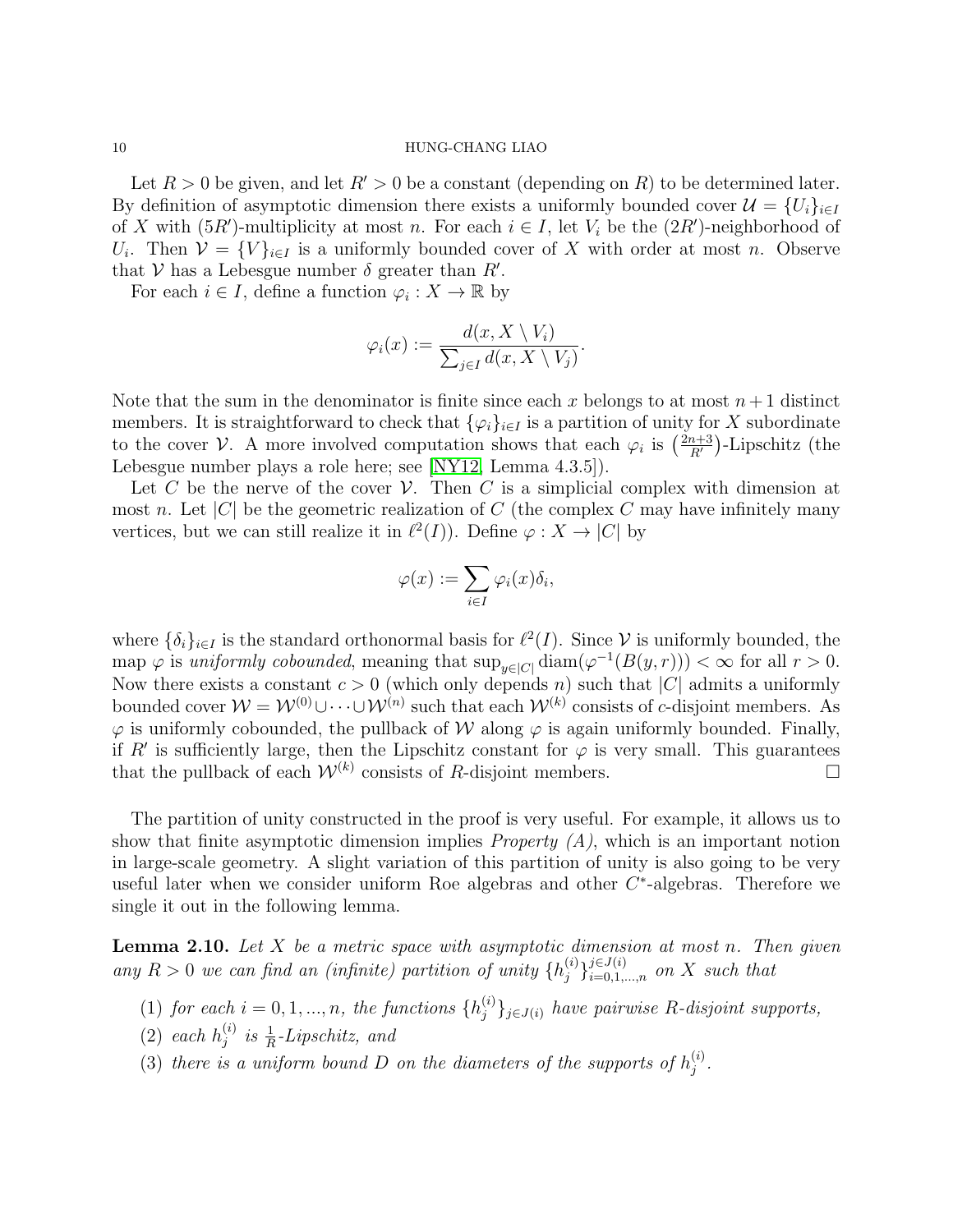*Proof.* Let  $R' > 0$  be a suitable constant (depending on R). Find a uniformly bounded cover  $\mathcal{U} = \mathcal{U}^{(0)} \cup \cdots \cup \mathcal{U}^{(n)}$  be a uniformly bounded cover such that each  $\mathcal{U}^{(i)}$  consists of  $(5R')$ disjoint members. Enlarge each set in the cover by  $2R'$  and obtain a cover with a Lebesgue number greater than  $R'$ . Then carry out the same construction of partition of unity.  $\square$ 

Now we make precise what it means by saying  $\mathbb{Z}^n$  and  $\mathbb{R}^n$  are "the same in large scale". Although these are both metric spaces, clearly the notion of isometry would be too restrictive for our purposes. Therefore we consider instead the so-called *quasi-isometries*.

**Definition 2.11.** Let X be a metric space. We say a subset N of X is a net in X if there exists  $C > 0$  such that for every  $x \in X$  there is  $y \in N$  satisfying  $d(x, y) \leq C$ .

**Definition 2.12.** Let X, Y be metric spaces. A map  $f: X \to Y$  is called a *quasi-isometric* embedding if there exists constants  $L, C > 0$  such that

$$
\frac{1}{L}d(x_1, x_2) - C \le d(f(x_1), f(x_2)) \le Ld(x_1, x_2) + C
$$

for all  $x_1, x_2 \in X$ .

A quasi-isometric embedding  $f : X \to Y$  is called a *quasi-isometry* if the image  $f(X)$  is a net in Y. In this case we say X is quasi-isometric to Y

Of course we expect being quasi-isometric to be an equivalence relation. To see this let us reformulate the definition. Let  $f, q: X \to Y$  be two maps between metric spaces. We say f and g are close if there exists  $K > 0$  such that  $d(f(x), g(x)) \leq K$  for all  $x \in X$ .

**Proposition 2.13.** Let  $f: X \rightarrow Y$  be a quasi-isometric embedding. Then the following are equivalent:

- (1) f is a quasi-isometry;
- (2) there exists a quasi-isometric embedding  $g: Y \to X$  such that  $g \circ f$  is close to  $id_X$ and  $f \circ q$  is close to  $\mathrm{id}_Y$ .

*Proof.* (1)  $\implies$  (2): Suppose  $f: X \to Y$  is a quasi-isometry with constants  $L, C > 0$ . Since  $f(X)$  is a net in Y, there exists  $C' > 0$  such that for every  $y \in Y$  there exists  $x \in X$ satisfying  $d(f(x), y) \leq C'$ . Given  $y \in Y$ , choose any point  $x \in X$  such that  $d(f(x), y)$ , and define  $q(y) := x$ . It is straightforward to check that q is a quasi-isometric embedding (using the fact that f is a quasi-isometric embedding). For any  $y \in Y$  we have  $d(fq(y), y) < C'$  by construction. On the other hand, given any  $x \in X$  we have

$$
d(gf(x),x) \le Ld(fgf(x),f(x)) + C \le LC' + C.
$$

Therefore g satisfies all the requirements.

 $(2) \Longrightarrow (1)$ : Since  $f \circ g$  is close to id<sub>Y</sub>, we see that  $f(X)$  is a net in Y.

From this proposition it is easy to see that being quasi-isometric is an equivalence relation.

**Example 2.14.** Let N be a net in a metric space X. Then the inclusion  $\iota: N \to X$  is a quasi-isometry. In particular, the inclusion of  $\mathbb{Z}^n$  in  $\mathbb{R}^n$  is a quasi-isometry.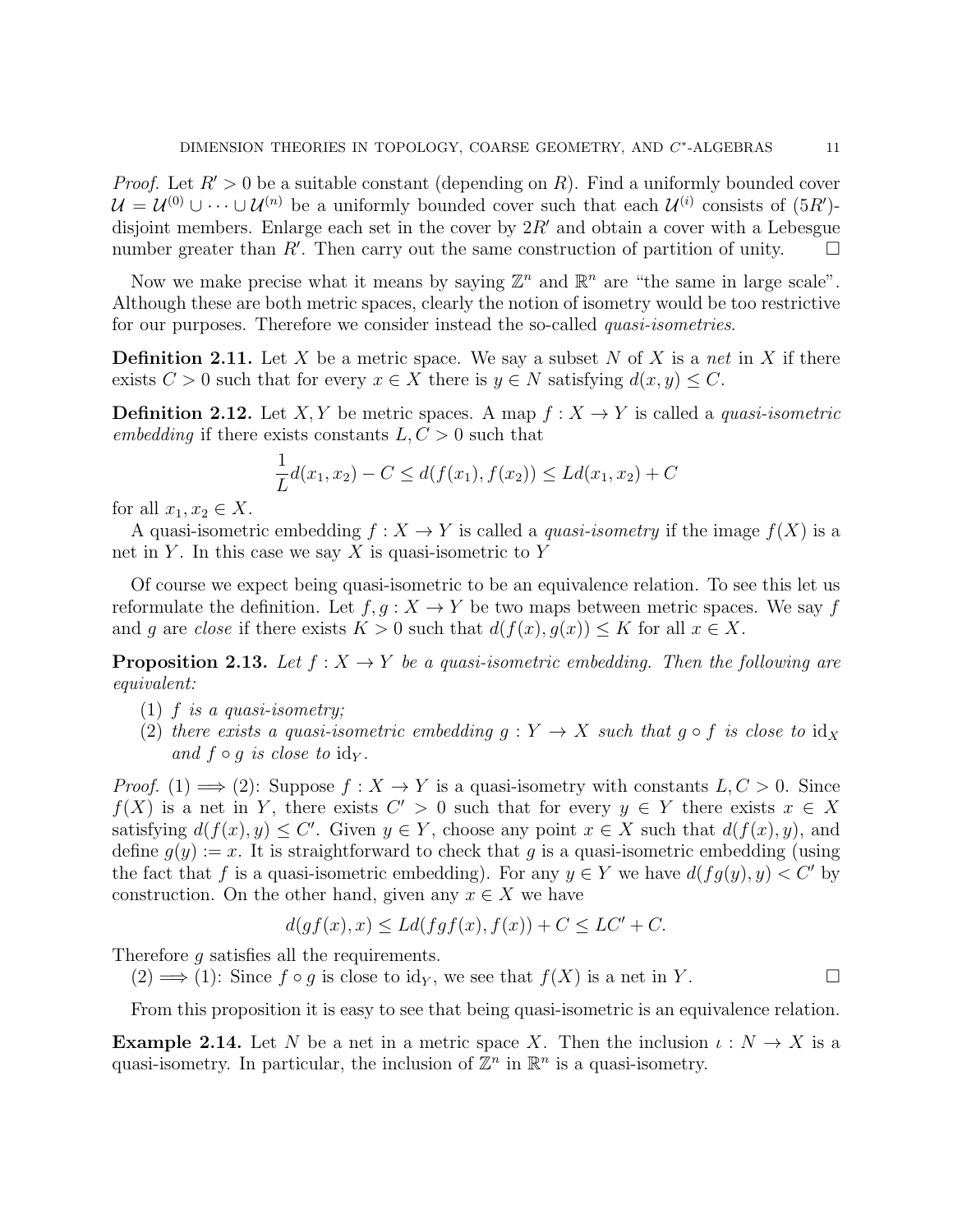Example 2.15. Any bounded metric space is quasi-isometric to a point.

**Proposition 2.16.** Let X and Y be quasi-isometric spaces. Then we have asdim $(X)$  = asdim(Y). In particular,  $\mathbb{Z}^n$  and  $\mathbb{Z}^m$  are quasi-isometric if and only if  $n = m$ .

*Proof.* See [\[NY12,](#page-21-10) Theorem 2.2.5].

We mentioned in the beginning of the section that the first applications of asymptotic dimension were to finitely generated groups. What we haven't discussed is how to view groups as metric spaces. This is one of the central themes in geometric group theory.

**Definition 2.17.** Let G be a finitely generated group and let S be a finite symmetric generating set (symmetric means that if  $s \in S$  then  $s^{-1} \in S$ ). The word metric  $d_S$  on G with respect to the generating set  $S$  is defined by

$$
d_S(g, h) = \min\{n \in \mathbb{N} : gh^{-1} = s_1 s_2 \cdots s_n, s_i \in S \text{ for all } i = 1, 2, ..., n\}.
$$

In other words,  $d_S(q, h)$  is the minimal number of generators needed to connect q and h. If we view G as a subset of its Cayley graph  $Cay(G;S)$ , then  $d_S$  is precisely the restriction of the path metric on  $Cay(G;S)$ .

A natural question is: how much does the metric space structure depend on the choice of generating set S? The following fundamental observation says that even though the metric itself depends on S, the large-scale structure does not.

<span id="page-11-0"></span>**Proposition 2.18.** Let G be a finitely generated group, and let  $S, S'$  be two finite symmetric generating sets of G. Then the identity map

$$
id: (G, d_S) \to (G, d_{S'})
$$

is a (bijective) quasi-isometry.

*Proof.* Let  $L := \max\{d_S(s', e) : s' \in S'\}$ . Given  $g, h \in G$ , by definition of the word metric we have

$$
d_{S'}(g, h) = \min\{n \in \mathbb{N} : gh^{-1} = s'_1 s'_2 \cdots s'_n, s'_i \in S'\}.
$$

As each  $s_i'$  above can be written as a product of at most L generators in S, we see that

$$
d_S(g, h) \le L d_{S'}(g, h).
$$

Now the proof is completed by reversing the roles of  $S'$  and  $S$ .

Remark 2.19. It follows from the proof that the identity map id:  $(G, d_S) \rightarrow (G, S')$  is actually bi-Lipschitz, i.e, a bijective quasi-isometry without the translation constant C.

It follows that the quasi-isometry type of G does not depend on the choice of generating set. In particular, the asymptotic dimension of G is well-defined.

We have seen that asdim $(\mathbb{Z}^n) = n$ . Below we give some other examples of groups with finite asymptotic dimension. Proofs and more examples can be found in [\[NY12\]](#page-21-10).

**Example 2.20.** For any  $n \in \mathbb{N}$ , the free group  $\mathbb{F}_n$  has asymptotic dimension 1.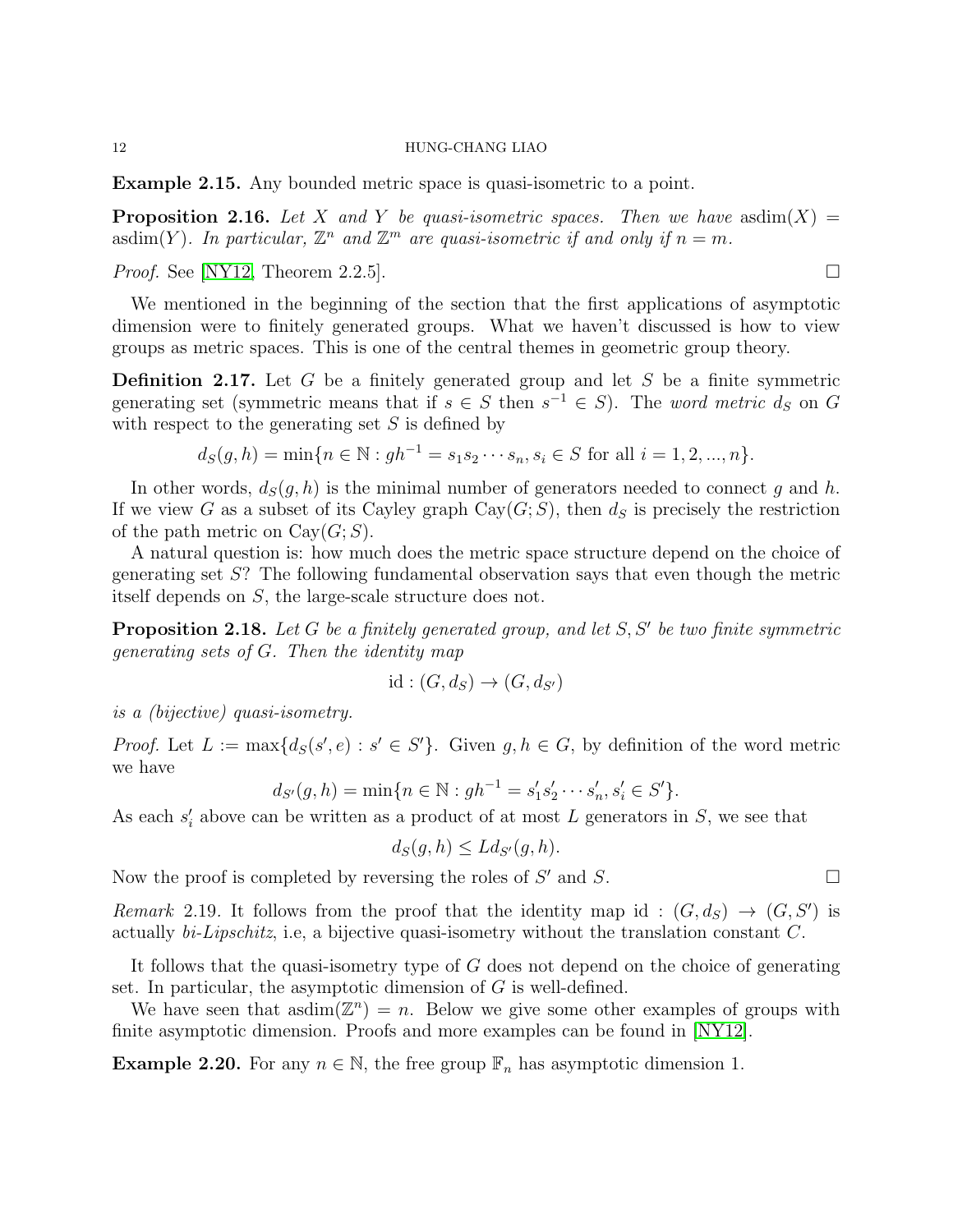**Example 2.21.** If G is finitely generated group and H is a finitely generated subgroup of G with finite index, then G and H are quasi-isometric. Since  $SL_2(\mathbb{Z})$  contains a copy of  $\mathbb{F}_2$ with index 12, we conclude that asdim $(SL_2(\mathbb{Z})) = 1$ .

*Remark* 2.22. In fact, if G is finitely generated and H is a subgroup of G with finite index, then  $H$  is automatically finitely generated. This can be seen, for example, using the Milnor-Svarc lemma  $[NY12,$  Proposition 1.3.13.

Before closing the section, let us mention one interesting connection between topological covering dimension and asymptotic dimension. Recall that a metric space is proper if every closed ball is compact. For example, every finitely generated group is proper with respect to a word metric.

**Definition 2.23.** [\[Roe03,](#page-21-11) Definition 2.35] Let X be a proper metric space. A continuous bounded function  $g: X \to \mathbb{C}$  is called a *Higson function* if for every  $R > 0$  and  $\varepsilon > 0$ , there exists a compact subset  $A \subseteq X$  such that  $|g(x) - g(y)| < \varepsilon$  for all  $x, y \in X \setminus A$  with  $d(x, y) < R$ .

Let  $C_h(X)$  denote the set of all Higson functions on X.

**Proposition 2.24.**  $C_h(X)$  is a unital C<sup>\*</sup>-subalgebra of  $C_b(X)$ .

*Proof.* This is rather straightforward. For example, to see that  $C_h(X)$  is closed under (pointwise) multiplication, use the identity

$$
fg(x) - fg(y) = f(x)[g(x) - g(y)] + [f(x) - f(y)]g(y).
$$

Since  $C_h(X)$  is a unital C<sup>\*</sup>-subalgebra of  $C_b(X)$ , by the Gelfand-Naimark theorem the spectrum of  $C_h(X)$  can be identified as a compactification of X. We write hX for this compactification.

**Definition 2.25.** The boundary  $\nu X := hX \setminus X$  is called the *Higson corona* of X.

Historically the Higson corona is related to index theoretic approaches to the Novikov conjecture. Here we only focus on its dimensional property. The following theorem is proved in [\[DKU98\]](#page-21-12).

**Theorem 2.26** (Dranishnikov-Keesling-Uspenskij). Let X be a proper metric space. Then  $\dim(\nu X) \leq \mathrm{asdim}(X)$ .

It was further shown by Dranishnikov in  $[Dra00]$  that the equality holds whenever X has finite asymptotic dimension.

## **EXERCISES**

Exercise 2.1. Show that being quasi-isometric is an equivalence relation.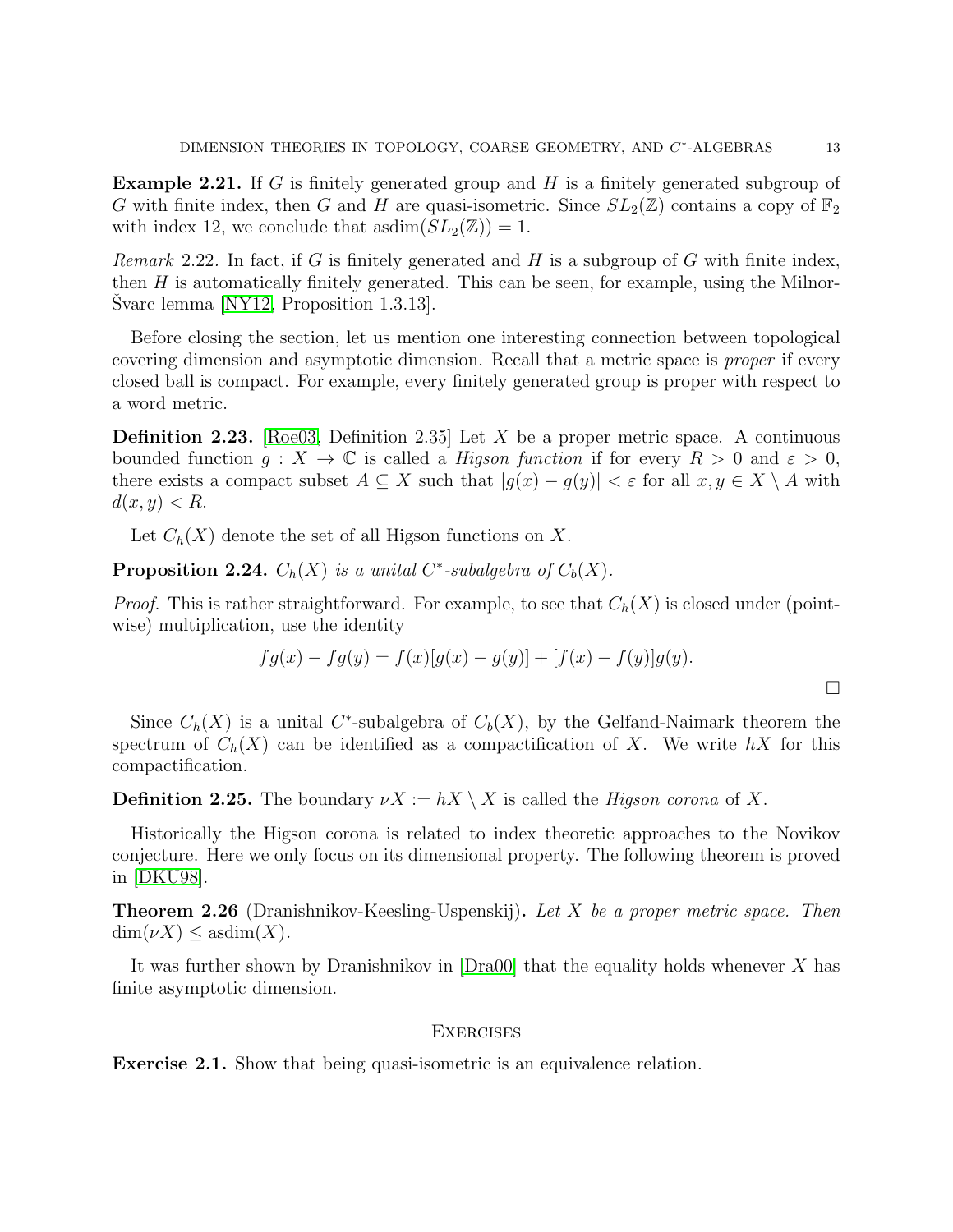**Exercise 2.2.** Let X be a metric space and  $R > 0$ . Two elements x and y in X are called R-connected if there exists a finite sequence  $x_0, x_1, ..., x_n$  in X such that  $x = x_0, y = x_n$ , and  $d(x_i, x_{i+1}) \leq R$  for all  $i = 0, 1, ..., n-1$ . Being R-connected is an equivalence relation, and the equivalence classes are called the  $R$ -connected components of  $X$ .

Show that  $\text{asdim}(X) = 0$  if and only if for every  $R > 0$ , there is a uniform bound on the diameters of the R-connected components of X.

**Exercise 2.3.** Let G be a finitely generated group. Show that asdim(G) = 0 if and only if  $G$  is finite. (Hint: use the previous exercise)

Exercise 2.4. Prove Proposition [2.18.](#page-11-0)

# 3. Uniform Roe algebras

In this section we look at  $C^*$ -algebras which encode large-scale geometric properties of metric spaces, and we will focus on their dimensional properties.

Let X be a metric space. We say X has *bounded geometry* if X is uniformly discrete and for every  $r > 0$ , the map  $x \mapsto \text{Card}(B(x, r))$  is a bounded function on X. In plain English, this says that given any  $r > 0$ , the balls of radius r have uniformly bounded cardinalities. Note that every metric space with bounded geometry is necessarily countable and discrete.

Example 3.1. Let G be a finitely generated group equipped with a word metric. Then G has bounded geometry.

Now suppose X is a metric space with bounded geometry. Then  $\ell^2(X)$  is a (separable) Hilbert space with orthonormal basis  $\{\delta_x\}_{x \in X}$ . An operator T in  $B(\ell^2(X))$  is said to have finite propagation (or finite width) if there exists  $R > 0$  such that  $\langle T\delta_x, \delta_y \rangle = 0$  whenever  $d(x, y) > R$ .

Let  $\mathbb{C}_u[X]$  be the collection of all operators in  $B(\ell^2(X))$  with finite propagation. Then  $\mathbb{C}_u[X]$  is actually a \*-subalgebra of  $B(\ell^2(X))$ .

**Definition 3.2.** The norm closure of  $\mathbb{C}_u[X]$  is called the *uniform Roe algebra* of X, which is denoted  $C^*_u(X)$ .

In practice we often view elements in  $B(\ell^2(X))$  as X-by-X indexed matrices, and we visualize an operator with finite propagation as a matrix supported in a "band" around the main diagonal.

From this picture it is clear that  $C^*_u(X)$  contains  $\ell^{\infty}(X)$  as diagonal matrices. Therefore  $C^*_u(X)$  is non-separable whenever X is infinite. Also it is not hard to see that  $C^*_u(X)$  contains all compact operators on  $\ell^2(X)$ .

Remark 3.3. The name suggests that there are "non-uniform" versions of Roe algebras. This is indeed the case, and those have important applications in index theory and geometry.

**Example 3.4.** Let X be a finite space. Then every operator in  $B(\ell^2(X))$  has finite propagation. Therefore  $C^*_u(X) = B(\ell^2(X)) \cong M_{|X|}(\mathbb{C})$ .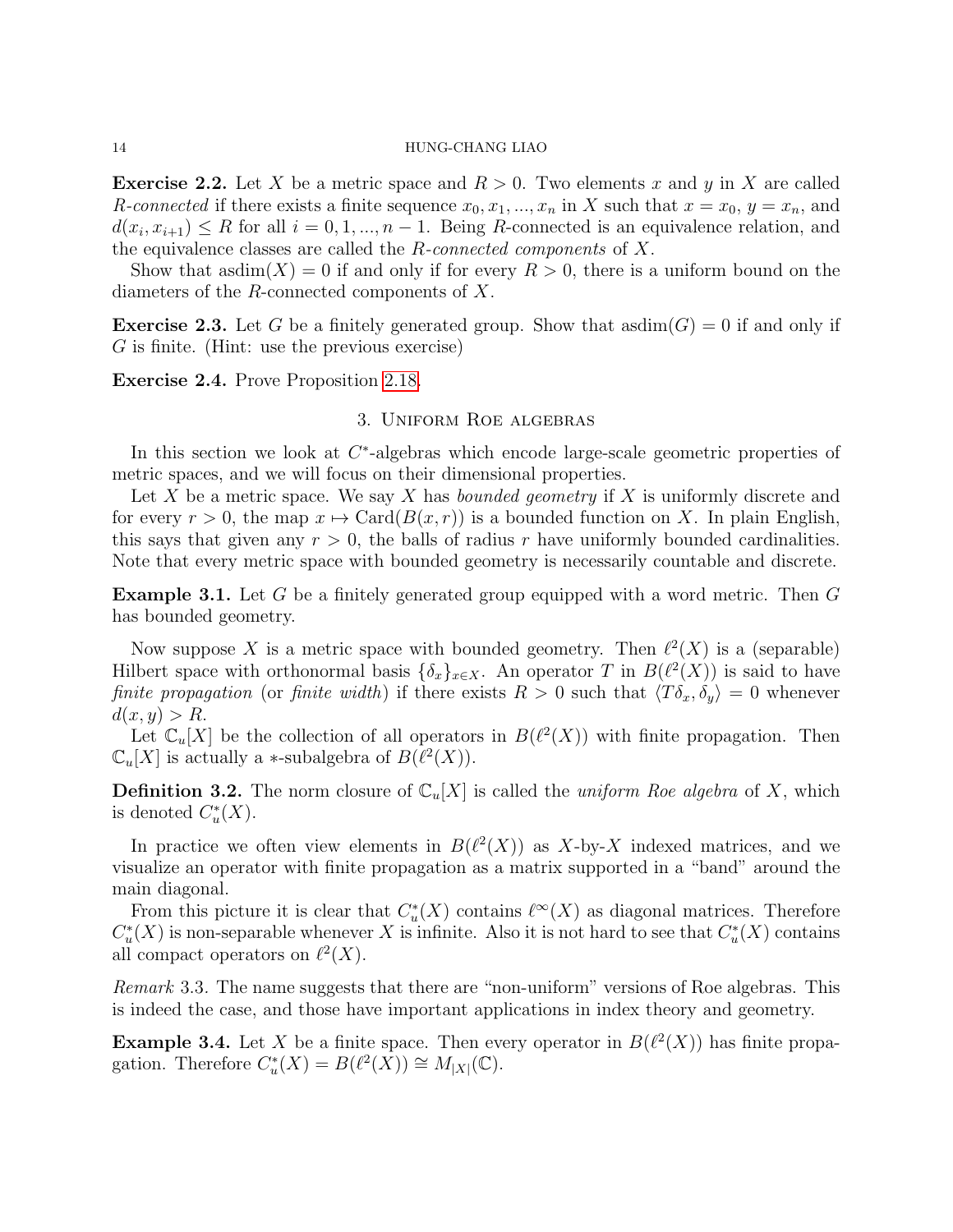It is already clear from this example that  $C<sub>u</sub><sup>*</sup>(X)$  is not invariant under quasi-isometry (as all finite spaces are quasi-isometric). However, in some sense this discrepancy of cardinalities is the only thing that can go wrong.

**Theorem 3.5.** [\[STY02,](#page-21-14) Corollary 3.6], [\[BNW07,](#page-21-15) Theorem 4] Let  $X, Y$  be metric spaces with bounded geometry. If X and Y are quasi-isometric, then  $C^*_u(X)$  and  $C^*_u(Y)$  are stablyisomorphic.

It is also well-known that if there exists a quasi-isometry  $f: X \to Y$  which is also a bijection, then  $C^*_u(X) \cong C^*_u(Y)$ . For an explicit proof, see for example [\[LL17,](#page-21-16) Proposition 2.3].

Suppose  $G$  is a finitely generated group equipped with a word metric. We have seen that up to bijective quasi-isometry the choice of the word metric is irrelevant. Therefore the uniform Roe algebra  $C^*_u(G)$  is also independent of the choice of generating set. In fact, in this case  $C_u^*(G)$  is a crossed product in disguise.

**Proposition 3.6.** [\[BO08,](#page-21-17) Proposition 5.1.3] Let G be a finitely generated group. Then  $C^*_u(G) \cong \ell^{\infty}(G) \rtimes G$ , where the action is given by left translation.

Uniform Roe algebras reflect many large-scale properties of the group (or more generally, the metric space). The following theorem is due to Ozawa.

**Theorem 3.7.** [\[Oza00,](#page-21-18) Theorem 3]  $C_u^*(G)$  is nuclear if and only if G is exact.

The goal now is to show that the nuclear dimension of  $C^*_u(X)$  is bounded by asdim $(X)$ . Given an operator  $T \in B(\ell^2(X))$ , we write  $T_{x,y} = \langle T \delta_y, \delta_x \rangle$  (this resembles the usual notation for matrices).

<span id="page-14-0"></span>**Lemma 3.8.** [\[WZ10,](#page-21-19) Lemma 8.1] Let X be a metric space with bounded geometry. Let  $a = [a_{x,y}]$  be an operator in  $\mathbb{C}_u[X]$  with width S and uniform bound M on the entries. Then  $||a|| \leq b(a)M$ , where

$$
b(a) = \sup\{|B(x, S)| : x \in X\}
$$

(note that  $b(a) < \infty$  since X has bounded geometry).

*Proof.* Let  $v = \sum_{x \in X} v_y \delta_y$  be a vector in  $\ell^2(X)$  (so  $\sum |v_y|^2 < \infty$ ). Then

$$
(av)_x := \langle av, \delta_x \rangle = \sum_{y \in X} v_y \langle a \delta_y, \delta_x \rangle = \sum_{y \in X} a_{x,y} v_y = \sum_{y \in B(x, S)} a_{x,y} v_y.
$$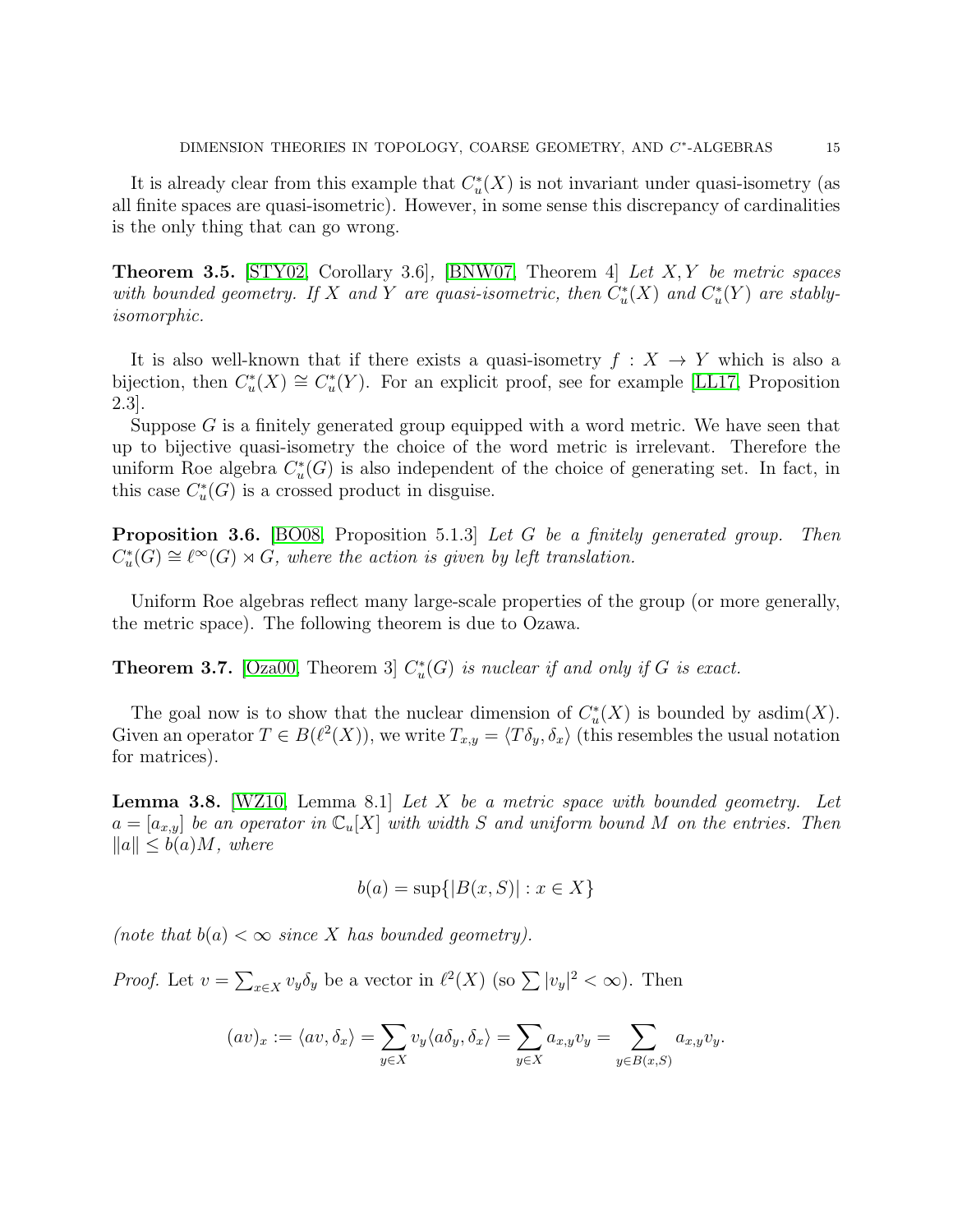Now the desired norm estimate follows from a computation:

$$
||av||^{2} = \sum_{x \in X} |(av)_{x}|^{2}
$$
  
\n
$$
= \sum_{x \in X} \left| \sum_{y \in B(x,S)} a_{x,y} v_{y} \right|^{2}
$$
  
\n
$$
\leq \sum_{x \in X} \left( \sum_{y \in B(x,S)} |a_{x,y}|^{2} \right) \left( \sum_{y \in B(x,S)} |v_{y}|^{2} \right) \quad \text{(Cauchy - Schwarz)}
$$
  
\n
$$
\leq b(a) M^{2} \cdot \sum_{x \in X} \sum_{y \in B(x,S)} |v_{y}|^{2}
$$
  
\n
$$
= b(a) M^{2} \cdot \sum_{(x,y):d(x,y) < S} |v_{y}|^{2}
$$
  
\n
$$
= b(a) M^{2} \cdot \sum_{y \in X} \sum_{x \in B(y,S)} |v_{y}|^{2}
$$
  
\n
$$
\leq b(a) M^{2} \cdot b(a) \sum_{y \in X} |v_{y}|^{2}
$$
  
\n
$$
\leq b(a)^{2} M^{2} ||v||^{2}.
$$

<span id="page-15-0"></span>**Lemma 3.9.** [\[WZ10,](#page-21-19) Lemma 8.4] Let K be any index set and  $(n_k)_{k\in K}$  be a bounded family of positive integers. Then  $\prod_{k \in K} M_{n_k}$  is an AF algebra.

 $\Box$ 

**Theorem 3.10.** [\[WZ10,](#page-21-19) Theorem 8.5] Let  $X$  be a metric space with bounded geometry. Then  $\dim_{\text{nuc}}(C_u^*(X)) \leq \text{asdim}(X).$ 

*Proof.* (Sketch) Write  $n := \text{asdim}(X)$ . Let F be a finite subset in  $C^*_u(X)$  consisting of positive contractions and let  $\varepsilon > 0$ . By perturbation we may assume each  $a_k$  belongs to  $\mathbb{C}_u[X]$ . Let S be an upper bound for the propagations of elements in F, and let M be an upper bound for the (absolute values of) all matrix entries appearing in  $\mathcal{F}$ .

Let  $R > 0$  be a large number to be determined later. Find an  $(\frac{1}{R})$ -Lipschitz partition of R unity  $\{h_i^{(i)}\}$  $j^{(i)}\}_{i=0,1,\dots,n}$  as in Lemma [2.10.](#page-9-0) Write  $h^{(i)} := \sum_{j \in J(i)} h_j^{(i)}$  $j^{(i)}$ . Note that each  $h^{(i)}$  is again  $\left(\frac{1}{b}\right)$  $\frac{1}{R}$ )-Lipschitz and  $\sum_{i=0}^{n} h^{(i)} = 1$ . For any  $a \in \mathbb{C}_u[X]$  we have

$$
[h^{(i)}, a]_{x,y} := \langle (h^{(i)}a - ah^{(i)})\delta_y, \delta_x \rangle
$$
  
=  $(h^{(i)}(x) - h^{(i)}(y)) \langle a\delta_y, \delta_x \rangle$   
=  $(h^{(i)}(x) - h^{(i)}(y))a_{x,y}.$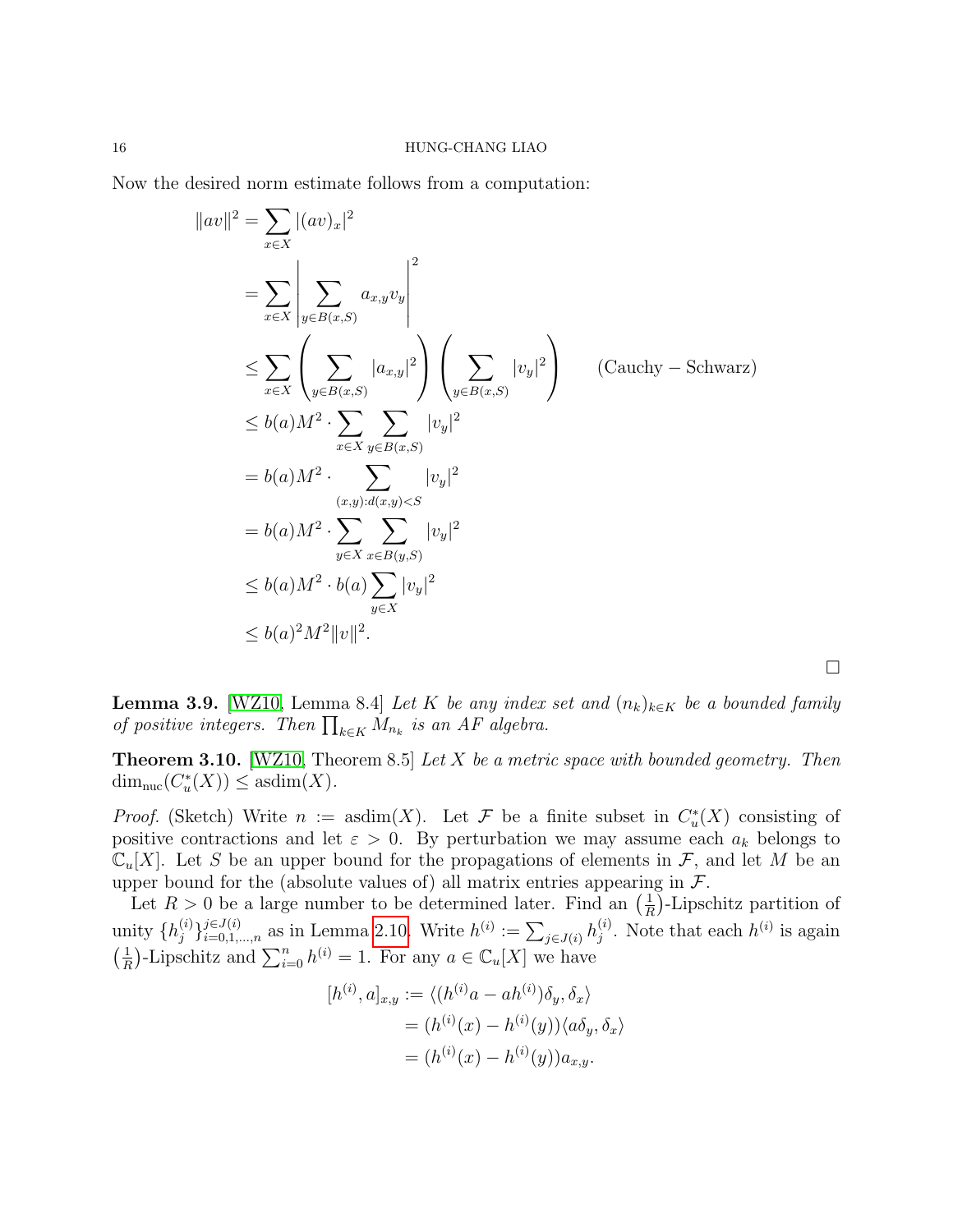In particular the commutator  $[h^{(i)}, a]$  has the same propagation as a. It follows from Lemma [3.8](#page-14-0) and the assumption of  $h^{(i)}$  being  $\left(\frac{1}{R}\right)$  $\frac{1}{R}$ )-Lipschitz that

$$
||[h^{(i)}, a]|| \le b(a)M \sup\{|h^{(i)}(x) - h^{(i)}(y)| : d(x, y) < S\}
$$
  

$$
\le b(a)M \cdot \frac{1}{R} \cdot S
$$

for all  $a \in \mathcal{F}$ . Since we can choose R to be arbitrarily large, we may assume the commutator  $[h^{(i)1/2},a]$   $(a \in \mathcal{F})$  also has small norm (compared to  $\varepsilon$ ). For each  $i=0,1,...,n$ , define a c.p.c map

$$
\psi^{(i)} : C^*_u(X) \to C^*_u(X)
$$

by

$$
\psi^{(i)}(a) = \sum_{j \in J(i)} h_j^{(i)1/2} a h_j^{(i)1/2}.
$$

By the assumptions of the partition of unity, it is not hard to see that the image of  $\psi^{(i)}$  is contained in a subalgebra  $\tilde{A}^{(i)}$  of the form  $\prod_{j\in J(i)} M_{n_j}(\mathbb{C})$ , where  $(n_j)$  is a bounded sequence (they correspond to the diameters of the supports of  $h_i^{(i)}$ )  $j^{(i)}$ ). Define

$$
\psi : C_u^*(X) \to A^{(0)} \oplus \cdots \oplus A^{(n)}, \qquad \psi(a) := (\psi^{(0)}(a), ..., \psi^{(n)}(a))
$$

and

$$
\varphi: A^{(0)} \oplus \cdots \oplus A^{(n)} \to C_u^*(X), \qquad \varphi(x_0, x_1, ..., x_n) = x_0 + x_1 + \cdots + x_n.
$$

If R is sufficiently large, then  $\varphi\psi(a)$  approximates a within  $\varepsilon$  for all  $a \in \mathcal{F}$ . Moreover the restriction of  $\varphi$  to each  $A^{(i)}$  is a \*-homomorphism (in particular has order zero). Finally, each  $A^{(i)}$  is AF by Lemma [3.9.](#page-15-0) Therefore upon combining our approximation and a standard approximation for AF algebras, we have shown that  $\dim_{\text{nuc}}(C_u^*(X)) \leq n$ .

Together with Kang Li and Wilhelm Winter, we are developing a dimension theory for diagonal pairs of C<sup>\*</sup>-algebras. In the case of uniform Roe algebras, there is a canonical diagonal subalgebra  $\ell^{\infty}(X)$ . We have been able to show that the nuclear dimension of  $C^*_u(X)$  relative to  $\ell^{\infty}(X)$  is precisely the asymptotic dimension of X.

## **EXERCISES**

**Exercise 3.1.** Let X be a metric space with bounded geometry. Show that the set  $\mathbb{C}_u[X]$ of all finite propagation operators is a  $\ast$ -subalgebra of  $B(\ell^2(X))$ .

**Exercise 3.2.** Let  $X$  be a metric space with bounded geometry. Show that there exists a faithful conditional expectation  $E: C^*_u(X) \to \ell^{\infty}(X)$ .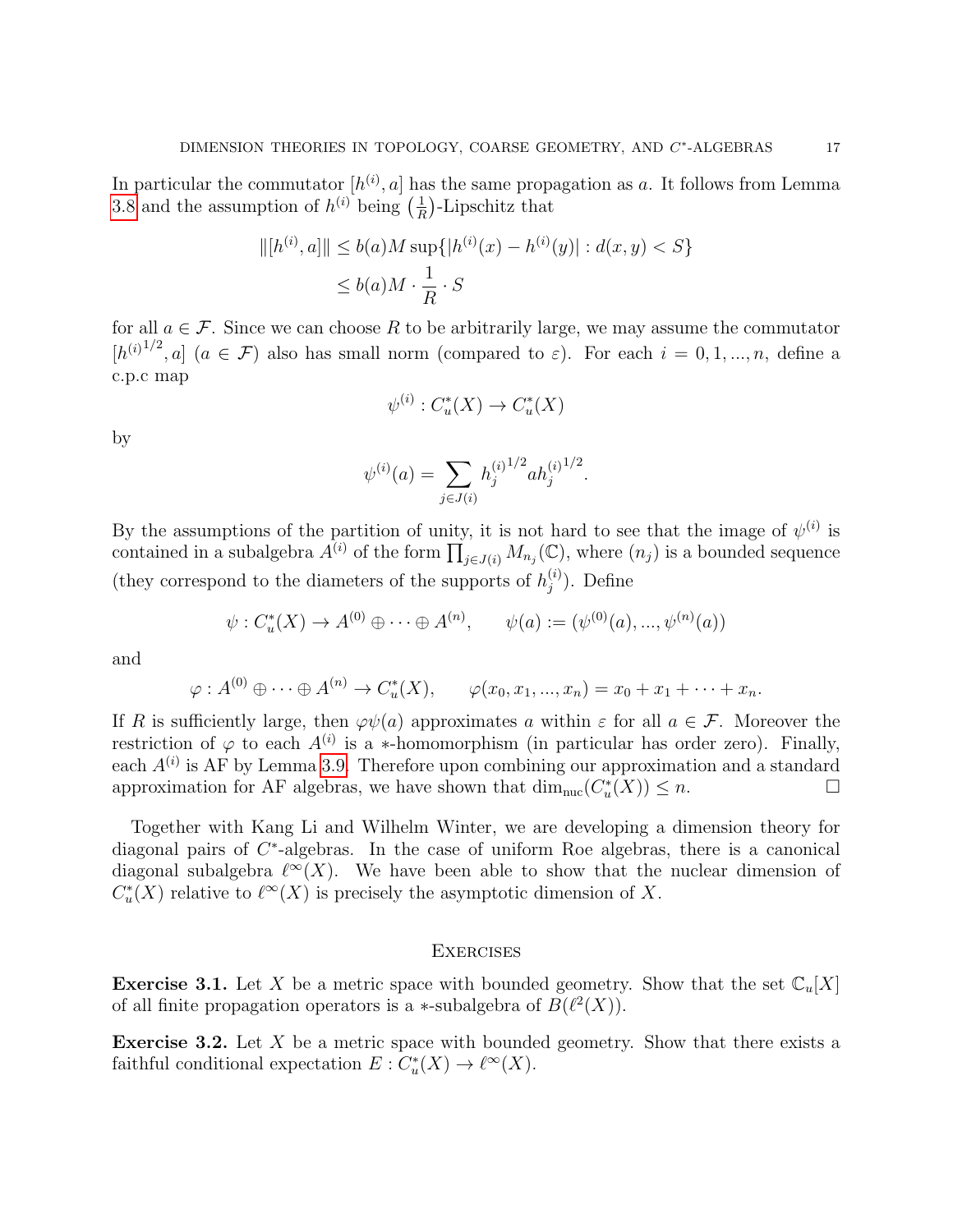## 4. quasi-local operators and very Lipschitz sequences

In this final section we study a recent article  $[\text{ST}17]$  by Spakula and Tikuisis. More precisely, we discuss how asymptotic dimension enters the study of uniform Roe algebra, and we will see further connection between asymptotic dimension and  $C^*$ -algebras obtained from a metric space.

To motivate the main question, we begin with a simple lemma about propagation of an operator.

**Lemma 4.1.** Let X be a metric space with bounded geometry, and let  $R > 0$ . Then an operator  $a \in B(\ell^2(X))$  has propagation at most R if and only if for any f, f' in  $\ell^{\infty}(X)$  with R-disjoint supports, we have  $faf' = 0$ .

*Proof.* The "if" direction is obvious. Conversely, assume that a has propagation at most R. Then given  $f, f' \in \ell^{\infty}(X)$  with R-disjoint supports, we have

$$
\langle faf'\delta_y,\delta_x\rangle = f(x)f'(y)\langle a\delta_y,\delta_x\rangle.
$$

for all  $x, y \in X$ . By assumption at least one of the terms in the product is zero. Therefore  $faf' = 0.$ 

**Definition 4.2.** Let X be a metric space of bounded geometry, and let  $R, \varepsilon > 0$ .

- We say an operator  $a \in B(\ell^2(X))$  has  $\varepsilon$ -propagation at most R if for any  $f, f'$  in  $\ell^{\infty}(X)_1$  with R-disjoint supports we have  $||fa f'|| < \varepsilon$ .
- We say an operator  $a \in B(\ell^2(X))$  is called *quasi-local* if a has finite  $\varepsilon$ -propagation for any  $\varepsilon > 0$ .

Although limits of finite propagation operators need not have finite propagation, it is a simple exercise to show that limits of quasi-local operators is quasi-local. In particular, the set of quasi-local operators is a  $C^*$ -subalgebra of  $B(\ell^2(X))$ , and all operators in the uniform Roe algebra are quasi-local.

Is the converse true? Roe predicted an affirmative answer under the assumption of finite asymptotic dimension, and this was confirmed in the paper of Spakula and Tikuisis.

**Theorem 4.3** (Spakula-Tikuisis). Let X be a metric space of bounded geometry. Suppose X has finite asymptotic dimension. Then every quasi-local operator is in the uniform Roe algebra  $C^*_u(X)$ .

Though we won't be able to prove this result here, we shall discuss some ingredients in the proof. A crucial observation made in the paper is a characterization of quasi-local operators in terms of relative commutant in the sequence algebra of  $\ell^{\infty}(X)$ .

**Definition 4.4.** Let X be a metric space. A bounded sequence  $(f_n)$  from  $\ell^{\infty}(X)$  is called very Lipschitz if for every  $L > 0$  there exists  $n_0$  such that  $f_n$  is L-Lipschitz for all  $n \geq n_0$ .

We write  $VL(X)$  for the set of all very Lipschitz bounded sequences from  $\ell^{\infty}(X)$ .

In the definition above, one should think of  $L$  as a small number. Therefore in a very Lipschitz sequence the functions get flatter and flatter as n grows.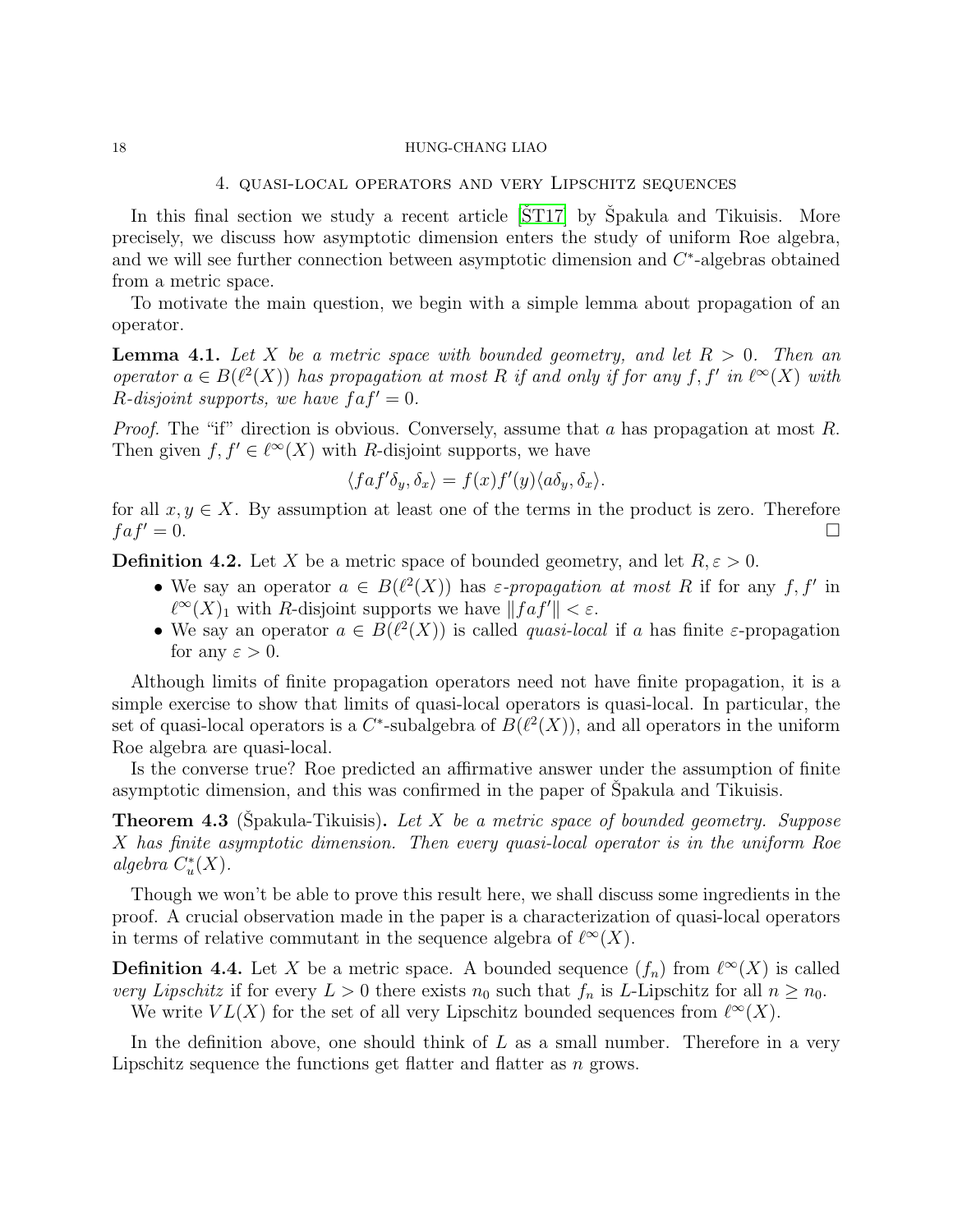**Lemma 4.5.** Let X be a metric space of bounded geometry. Then  $VL(X)$  is a  $C^*$ -subalgebra of  $\ell^{\infty}(\mathbb{N}, \ell^{\infty}(X)).$ 

*Proof.* We only show that  $VL(X)$  is closed in  $\ell^{\infty}(\mathbb{N}, \ell^{\infty}(X))$ . Recall that a metric space of bounded geometry is by definition also uniformly discrete, i.e., there exists  $\delta > 0$  such that  $d(x, y) \ge \delta$  for all  $x, y$  in X. Let  $(f_n)$  be in the closure of  $VL(X)$ . Given  $L > 0$ , we can find  $L' > 0$  and  $\varepsilon > 0$  such that  $L' + \frac{2\varepsilon}{\delta} = L$ . Choose an element  $(g_n)$  in  $VL(X)$  such that  $\|(g_n) - (f_n)\|_{\ell^{\infty}(\mathbb{N},\ell^{\infty}(X))} < \varepsilon$ . Since  $(g_n)$  is very Lipschitz, there exists  $n_0 \in \mathbb{N}$  such that  $g_n$  is L'-Lipschitz whenever  $n \geq n_0$ . Now we compute, for any  $n \geq n_0$  and any  $x, y \in X$ ,

$$
|f_n(x) - f_n(y)| \le |f_n(x) - g_n(x)| + |g_n(x) - g_n(y)| + |g_n(y) - f_n(x)|
$$
  

$$
< 2\varepsilon + L'd(x, y)
$$
  

$$
= \frac{2\varepsilon}{\delta} \cdot \delta + L'd(x, y)
$$
  

$$
\le \left(\frac{2\varepsilon}{\delta} + L'\right) d(x, y)
$$
  

$$
= L \cdot d(x, y).
$$

This shows that  $(f_n)$  is very Lipschitz.

Recall that given a  $C^*$ -algebra we can build the sequence algebra

$$
A_{\infty} := \ell^{\infty}(\mathbb{N}, A) / \{ (a_n) \in \ell^{\infty}(\mathbb{N}, A) : \lim_{n \to \infty} ||a_n|| = 0 \}.
$$

Define

$$
VL_{\infty}(X) := VL(X)/\{(f_n) \in VL(X) : \lim_{n \to \infty} ||f_n|| = 0\}
$$

(note that this is different from  $VL(X)_{\infty}$ ). Then  $VL_{\infty}(X)$  is a C<sup>\*</sup>-subalgebra of the sequence algebra  $\ell^{\infty}(X)_{\infty}$ . The following theorem characterizes quasi-local operators in terms of commutation with very Lipschitz sequences.

**Theorem 4.6** (Spakula-Tikuisis). Let X be a metric space with bounded geometry, and b be an operator in  $B(\ell^2(X))$ . Then the following are equivalent:

- (1) b is quasi-local, i.e., b has finite  $\varepsilon$ -propagation for every  $\varepsilon > 0$ ;
- (2) b belongs to the relative commutant  $VL_{\infty}(X)' \cap B(\ell^2(X))_{\infty}$ .

Remark 4.7. In the paper the authors showed that being quasi-local is also equivalent to essential commutation with Higson functions. More precisely, an operator  $b \in B(\ell^2(X))$  is quasi-local if and only if the commutator  $[b, g]$  belongs to  $\mathcal{K}(\ell^2(X))$  for all  $g \in C_h(X)$ . See  $[ST17, Section 5]$  $[ST17, Section 5]$ .

Finally, let us discuss a relationship between the asymptotic dimension of X and the nuclear dimension of  $VL(X)$ .

**Theorem 4.8** (Spakula-Tikuisis). Let X be a metric space with bounded geometry. Then  $\dim_{\text{nuc}}(VL(X)) \leq \text{asdim}(X).$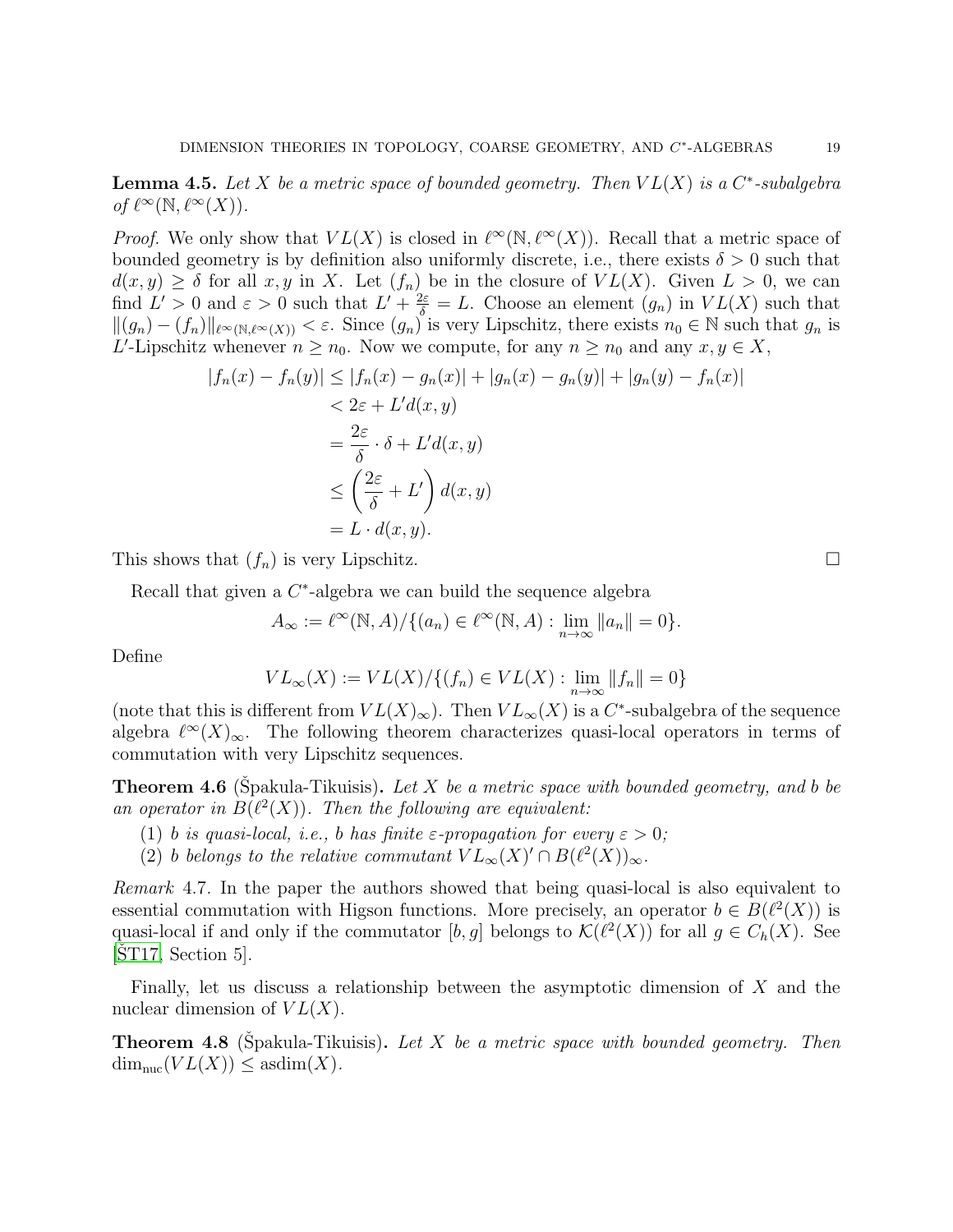*Proof.* Let  $n := \text{asdim}(X)$ . Fix  $m \in \mathbb{N}$  for a moment. By Lemma [2.10](#page-9-0) there exists a partition of unity  $\{h_i^{(i)}\}$  $j \in J(i)$  i=0,1,...,n on X such that

- (1) for each  $i = 0, 1, ..., n$ , the functions  $\{h_i^{(i)}\}$  ${j \choose j}$ <sub>j∈J(i)</sub> are pairwise orthogonal,
- (2) each  $h_i^{(i)}$  $\binom{i}{j}$  is  $\left(\frac{1}{m}\right)$  $\frac{1}{m}$ . Lipschitz, and
- (3) there is a uniform bound D on the diameters of the supports of  $h_i^{(i)}$  $\stackrel{(i)}{j}$  .

For each  $i = 0, 1, ..., d$  and  $j \in J(i)$  pick a point  $x_i^{(i)}$  $j^{(i)}$  in the support of  $h_j^{(i)}$  $j^{(i)}$ . Define a ∗-homomorphism

$$
\psi: \ell^{\infty}(X) \to \ell^{\infty}(J(0)) \oplus \cdots \oplus \ell^{\infty}(J(n)),
$$
  

$$
f \mapsto (f_0, ..., f_n),
$$

where

$$
f_i(j) := f(x_j^{(i)})
$$

for all  $i = 0, 1, ..., n$  and  $j \in J(i)$ . In plain words, the map  $\psi$  is nothing but point evaluations (and grouping according to the colors). For each  $i = 0, 1, ..., n$ , define a  $*$ -homomorphism

$$
\varphi^{(i)} : \ell^{\infty}(J(i)) \to \ell^{\infty}(X)
$$

by

$$
\varphi^{(i)}(g) = \sum_{j \in J(i)} g(j) h_j^{(i)}.
$$

and set

$$
\varphi = \sum_{i=0}^n \varphi^{(i)} : \ell^{\infty}(J(0)) \oplus \cdots \oplus \ell^{\infty}(J(n)) \to \ell^{\infty}(X).
$$

Note that by the assumptions on  $h_i^{(i)}$  $j^{(i)}$ , each function in the image of  $\varphi$  is  $\left(\frac{2(n+1)}{m}\right)$  $\binom{n+1}{m}$ -Lipschitz. Moreover, for each  $f \in \ell^{\infty}(X)$  and  $x \in X$  we have

$$
|\varphi\psi(f)(x) - f(x)| = \left| \sum_{i=0}^{n} \sum_{j \in J(i)} [f(x_j^{(i)}) - f(x)] h_j^{(i)}(x) \right|.
$$

There is at most one nonzero term for the inner sum, namely the index  $j$  such that  $x$  is contained in the support of  $h_i^{(i)}$  $j^{(i)}$ . In this case the distance between  $x_j^{(i)}$  $j^{(i)}$  and x is at most D. Hence  $\|\varphi\psi(f) - f\|_{\infty} < \varepsilon$  whenever f is  $\left(\frac{\varepsilon}{(n+1)^{2}}\right)$  $\frac{\varepsilon}{(n+1)D}$ -Lipschitz.

Now we allow m to vary, so from now on everything carries a label m. Let  $\mathcal{F} =$  ${(f_{1,m})_{m\in\mathbb{N},..., (f_{p,m})_{m\in\mathbb{N}}}}$  be a finite subset of  $VL(X)$  and fix  $\varepsilon > 0$ . By passing to subsequences we may assume that each  $f_{r,m}$  is  $\left(\frac{\varepsilon}{(n+1)}\right)$  $\frac{\varepsilon}{(n+1)D(m)}$ . Lipschitz. Define a \*-homomorphism

$$
\Psi: VL(X) \to \prod_{m \in \mathbb{N}} \left( \bigoplus_{i=0}^{n} \ell^{\infty}(J(i,m)) \right) \cong \bigoplus_{i=0}^{n} \left( \prod_{m \in \mathbb{N}} \ell^{\infty}(J(i,m) \right)
$$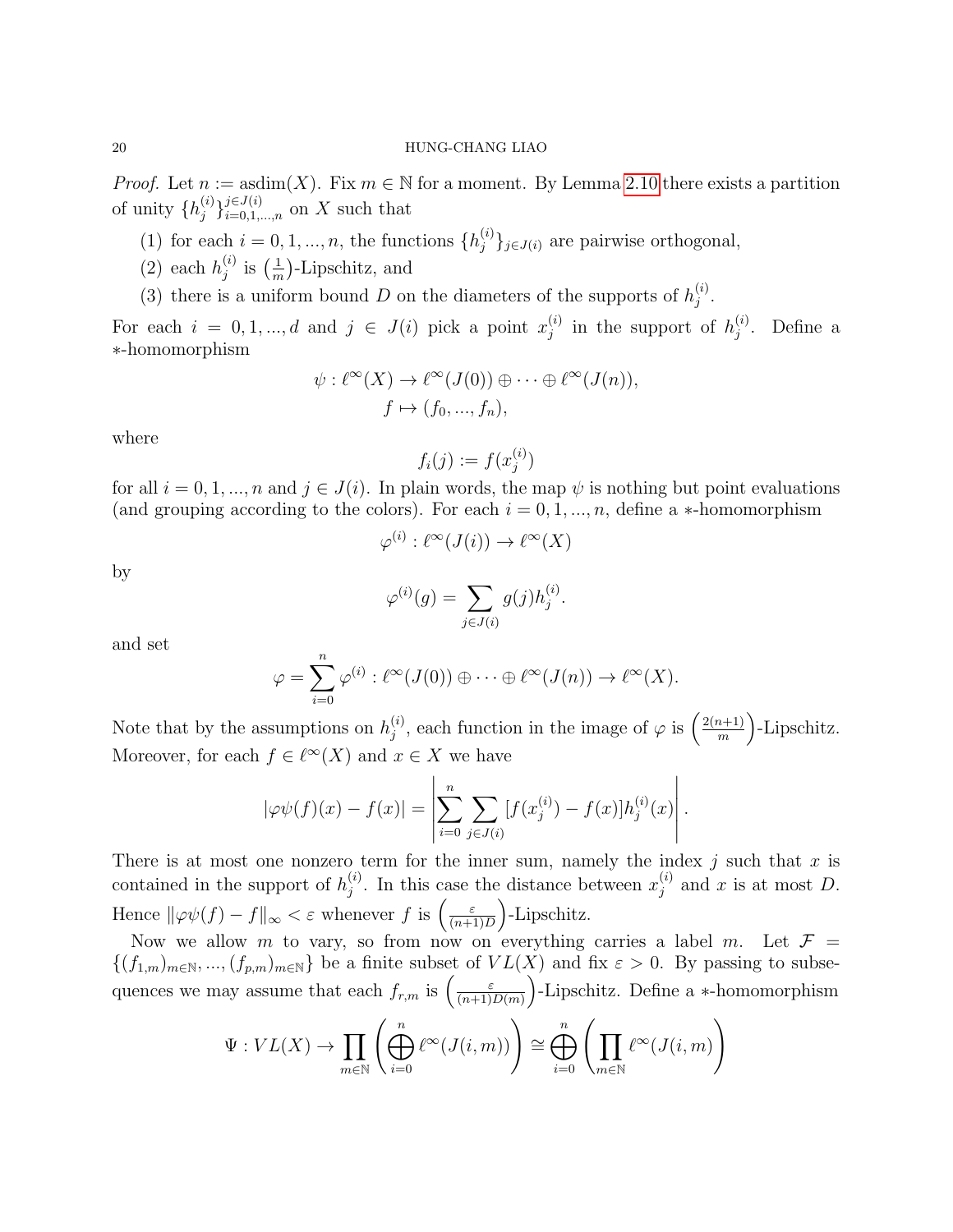.

by setting

$$
\Psi((f_m)_{m\in\mathbb{N}}):=(\psi_m(f_m))_{m\in\mathbb{N}}
$$

For each  $i = 0, 1, ..., n$ , define a  $*$ -homomorphism

$$
\Phi^{(i)}: \prod_{m \in \mathbb{N}} \ell^{\infty}(J(i,m)) \to \ell^{\infty}(\mathbb{N}, \ell^{\infty}(X))
$$

by

$$
\Phi^{(i)}((g_m)_{m\in\mathbb{N}}):=\big(\varphi^{(i)}_m(g_m)\big)_{m\in\mathbb{N}},
$$

and set

$$
\Phi := \sum_{i=0}^n \Phi^{(i)} : \bigoplus_{i=0}^n \left( \prod_{m \in \mathbb{N}} \ell^\infty(J(i,m)) \right) \to \ell^\infty(\mathbb{N}, \ell^\infty(X)).
$$

Then for each  $r = 1, 2, ..., p$  we have

$$
\|\Phi\Psi((f_{r,m})_{m\in\mathbb{N}}) - (f_{r,m})_{m\in\mathbb{N}}\|_{\ell^{\infty}(\mathbb{N},\ell^{\infty}(X))} = \|(\varphi_m\psi_m(f_{r,m}))_{m\in\mathbb{N}} - (f_{r,m})_{m\in\mathbb{N}}\|_{\ell^{\infty}(\mathbb{N},\ell^{\infty}(X))}
$$
  

$$
= \sup_{m\in\mathbb{N}} \|\varphi_m\psi_m(f_{r,m}) - f_{r,m}\|_{\ell^{\infty}(X)}
$$
  

$$
\leq \varepsilon.
$$

Since the algebra  $\prod_{m\in\mathbb{N}}(\bigoplus_{i=0}^n\ell^{\infty}(J(i,n)))$  is AF (by Lemma [3.9\)](#page-15-0), we have shown that  $\dim_{\text{nuc}}(VL(X)) \leq n.$ 

In the paper the authors further proved that  $\dim_{\text{nuc}}(VL(X)) = \dim_{\text{nuc}}(VL_{\infty}(X)) =$ asdim(X) under the assumption that X is known to have finite asymptotic dimension.

## 5. Some open problems

Question 5.1. Find the precise value of  $\dim_{\text{nuc}}(C_u^*(X))$ . Is it true that  $\dim_{\text{nuc}}(C_u^*(X))$  = asdim $(X)$ ? What happens if we already know that X has finite asymptotic dimension? At the moment we don't even know the precise value of  $\dim_{\text{nuc}}(C_u^*(\mathbb{Z}^2)).$ 

Question 5.2. Does  $C^*_u(\mathbb{Z})$  have real rank zero? If the answer is "no", then real rank zero for  $C^*_u(X)$  actually characterizes asdim $(X) = 0$ .

Question 5.3. Is there an example of  $X$  such that not all quasi-local operators belong to  $C^*_u(X)?$ 

Question 5.4. If  $VL_{\infty}(X) \cong VL_{\infty}(Y)$ , do we know that X and Y are coarsely equivalent?

Question 5.5. Do we have  $\dim_{\text{nuc}}(VL(X)) = \text{asdim}(X)$  always? What is the relationship between dim<sub>nuc</sub> $(V L(X))$  and dim $(\nu X)$ ?